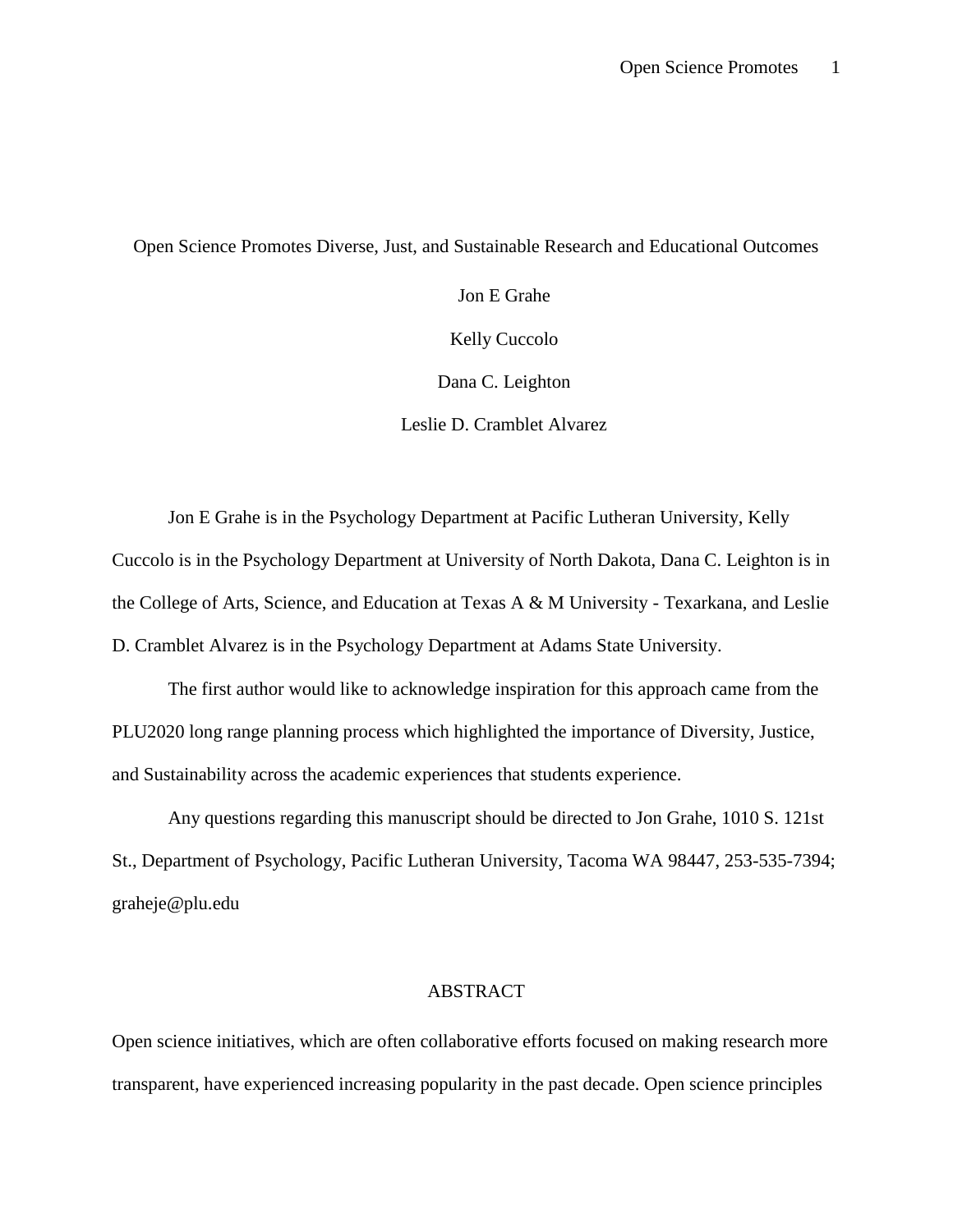of openness and transparency provide opportunities to advance diversity, justice, and sustainability by promoting diverse, just, and sustainable outcomes among both undergraduate and senior researchers. We review models that demonstrate the importance of greater diversity, justice, and sustainability in psychological science before describing how open science initiatives promote these values. Open science initiatives also promote diversity, justice, and sustainability through increased levels of inclusion and access, equitable distribution of opportunities and dissemination of knowledge, and increased sustainability stemming from increased generalizability. In order to provide an application of the concepts discussed, we offer a set of diversity, justice, and sustainability lens questions for individuals to use while assessing research projects and other organizational systems and consider concrete classroom applications for these initiatives.

*Keywords*: Diversity, Justice, Sustainability, Open Science, Reproducibility, Scientific **Transparency**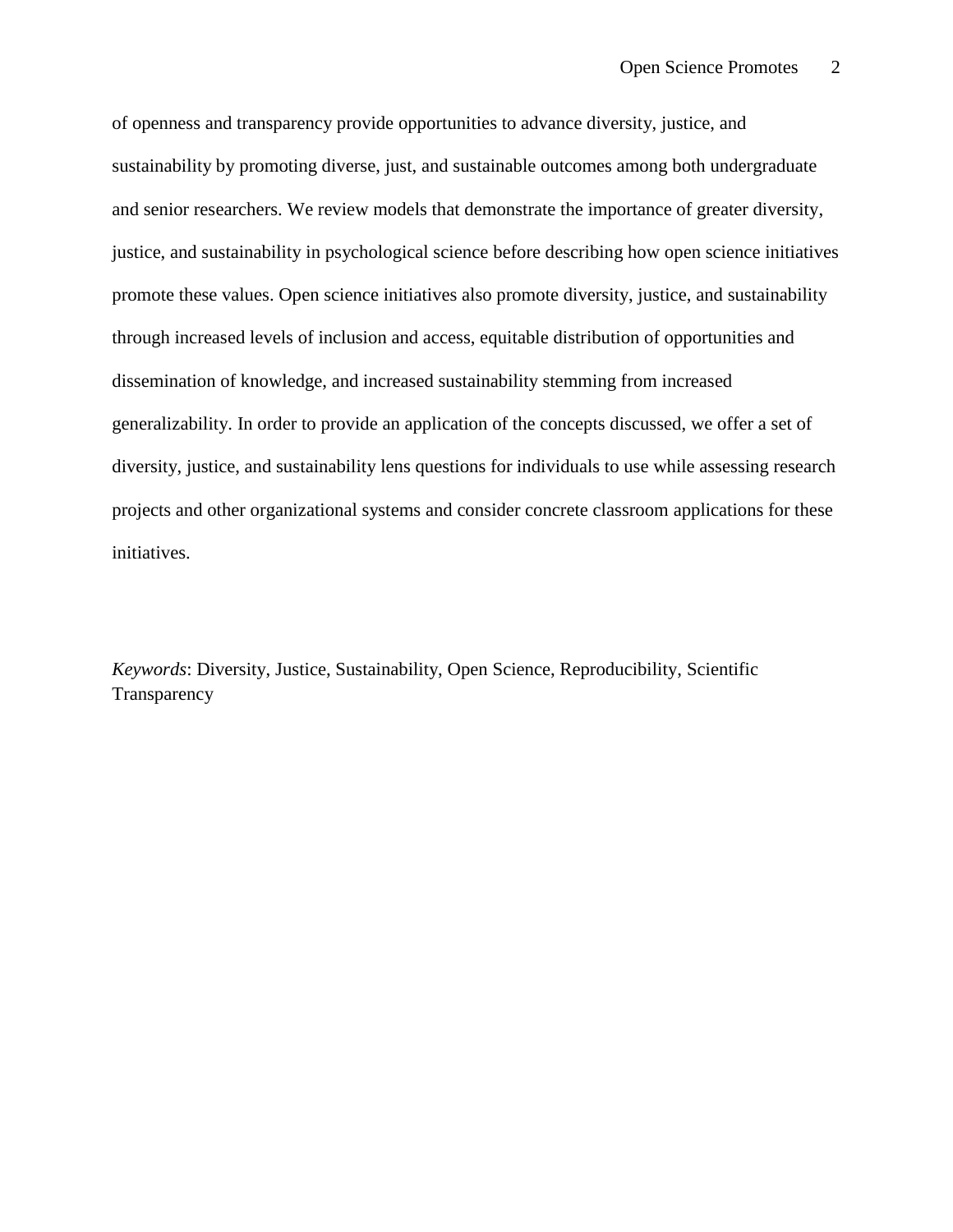Open Science Promotes Diverse, Just, and Sustainable Research and Educational Outcomes

A cascading series of open science initiatives has emerged since 2011. Many of these initiatives offer opportunities for students, other initiatives facilitate storage and widespread sharing of research plans, materials, data, and manuscripts. These initiatives adopt open science principles, are free, and available to present and future generations of scholars. Though researchers working alone can practice open science, many initiatives explicitly encourage greater collaboration across researchers. These collaborative initiatives particularly provide opportunities to teach about the value of diversity, justice, and sustainability, and provide diverse, just, and sustainable outcomes to undergraduate and advanced researchers. We assert that researchers should adopt a diverse, just, and sustainable lens when choosing and developing projects. When critically focusing a diverse, just, and sustainable lens on our science, we see research and researchers that are not sufficiently diverse, voices and perspectives that are not equally or equitably supported, and outcomes with limited sustainability and insufficient concern for advancing environmental sustainability or other practical concerns. We suggest that by inviting students into open science initiatives in the classroom, long-term outcomes will increasingly yield diverse, socially just, and sustainable research outcomes and human communities.

## **Finding Diversity, Justice, and Sustainability in Psychological Sciences**

**Diversity.** The importance of diversity in science has long been recognized (Fausto-Sterling, 1985; Intemann, 2009; Longino, 1990, 2016). Diversity often refers to *identity* or *demographic diversity*: the experiences and perceptions that are a product of our sex, gender, religion, age, ethnicity, or other aspects of our background or identities (e.g., Page, 2007). Despite the numerous benefits of diverse perspectives (Fiske, 2010; Stahl, Maznevski, Voigt, & Jonsen,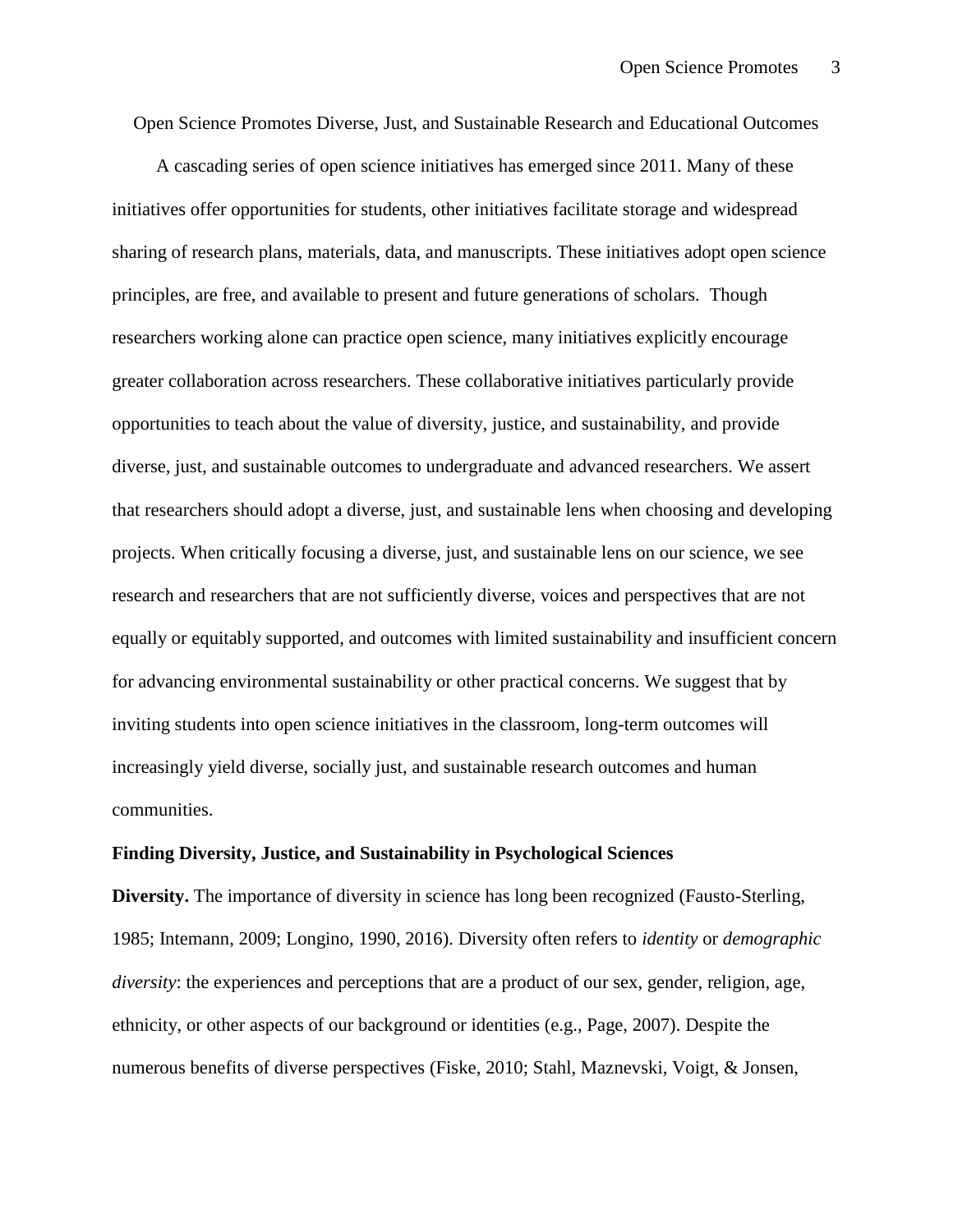2010) the pool of researchers and participants is incredibly homogeneous, as is the composition of faculty (McFarland et al., 2018). Likewise, student perspectives, especially those from underserved populations have been repressed (Markus, Steele, & Steele, 2000) which significantly hinders the field's ability (and ethical responsibility) to serve those persons.

Also important for diversity is *cognitive diversity*: the difference in patterns of thought, problem solving, perspectives, inferences, etc. (Page, 2007). Identity and demographic differences are systematically related to cognitive diversity. For example, in studies of individuals from Asian and Western cultures, differences exist in categorization of objects, salience of background context versus foreground objects, and even causal relations (Nisbett & Miyamoto, 2005). Science is a process that requires cognitive diversity to foster unique and innovative research ideas and interpretation. We propose that implementing open science initiatives promotes multiple forms of diversity (identity, demographic, and cognitive) because open science initiatives and methods enlarge psychological science beyond its traditional base of high productivity researchers to include researchers and students less traditionally represented (Eagly & Miller, 2016; Jones, 2019; Vazire, 2017).

**Justice.** Through a diverse, just, and sustainable lens, the view should include distributive and procedural justice in psychological science. Distributive justice (e.g., Deutsch, 1985) requires that the means and benefits of research accrue fairly to all participants; specifically, the distribution of assets such as scientific education (i.e., preparation for, and access to, baccalaureate and post-graduate education), training (i.e., mentorship;research experiences), and benefits (i.e., the products of research should be distributed broadly, especially to the subjects of the research). A just psychological science would also include procedural justice (e.g., Lind  $\&$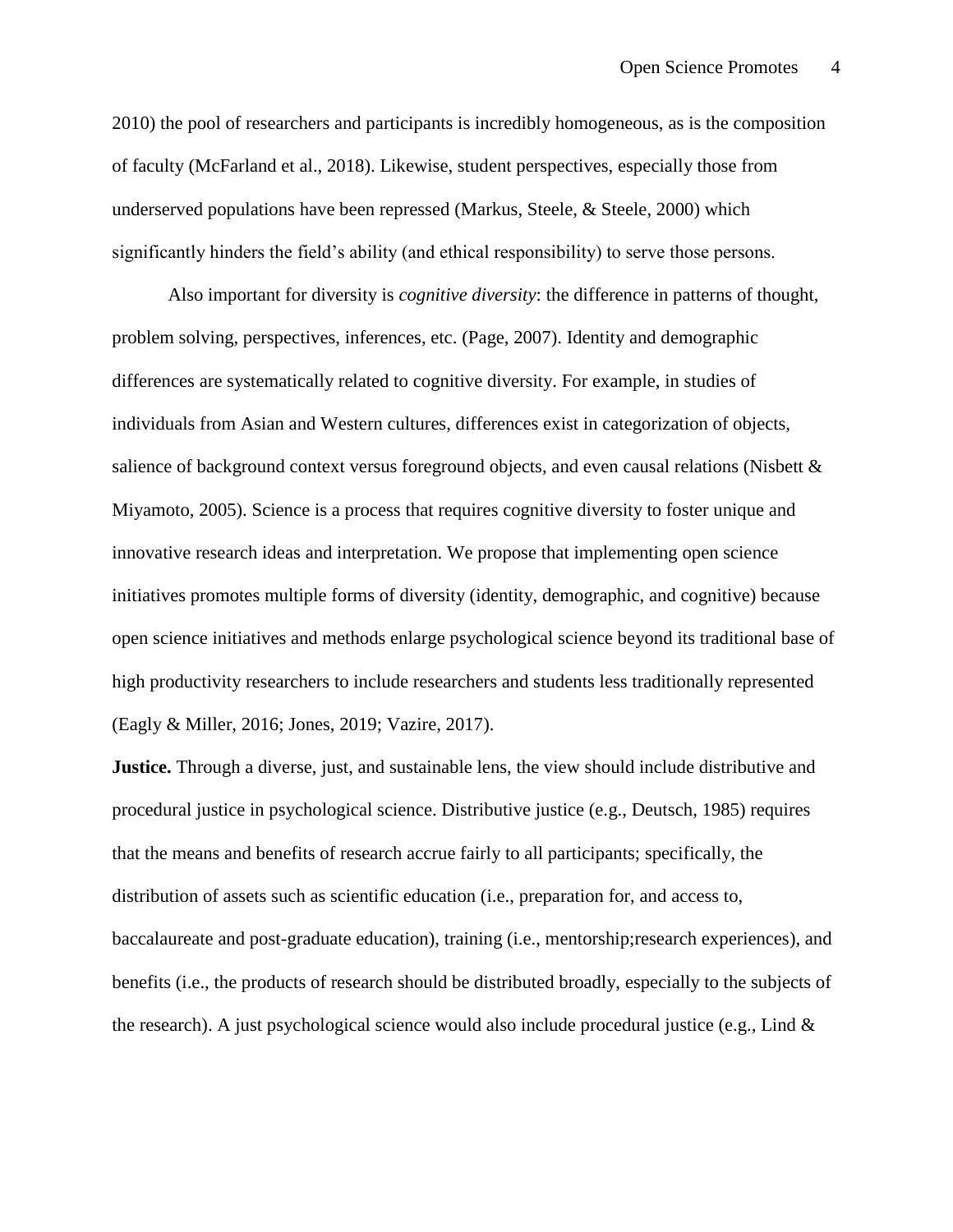Tyler, 1988; Thibaut & Walker, 1978), whereby all participants have voice in, and control over, the scientific process.

Situating both distributive and procedural justice within the broader context of human rights means everyone is entitled to take part in and reap the benefits of the scientific process (American Association for the Advancement of Science, 2018). For example, psychology can be used to advance human rights agendas (i.e. acknowledging and reducing racial biases) through culturally sensitive research, uplifting and enabling marginalized voices, and advocacy that informs government policy (American Association for the Advancement of Science, 2018).

Equipping laypersons with critical thinking and reasoning skills provides a base for individual empowerment to produce informed social change. However, this empowerment largely depends on both justly fostering scientific literacy and the just diffusion of scientific knowledge (American Association for the Advancement of Science, 2018). A just psychological science means that both privileged and marginalized populations have access to, and are agents of, research conceptualization, education, training, dissemination, and outcomes (Intemann, 2009). Finally, including both distributive and procedural justice ensures that persons' rights to enjoyment of scientific progress and its benefits are being met (Assembly, U.G., 1948). **Sustainability.** Sustainability is often conceptualized as a process of environmental or economic growth that does not outstrip available resources (e.g., Basiago, 1995; Hardin, 1968; Schiebinger, 1997). In the context of sustainable science, sustainability represents a shift from a seventeenthcentury science of, and for, the cultural and academic elite to a twenty first-century science that asks critical questions such as:

"Science for whom? How is our knowledge influenced by who is included in science and who is excluded, which projects are pursued and which ignored, whose experiences are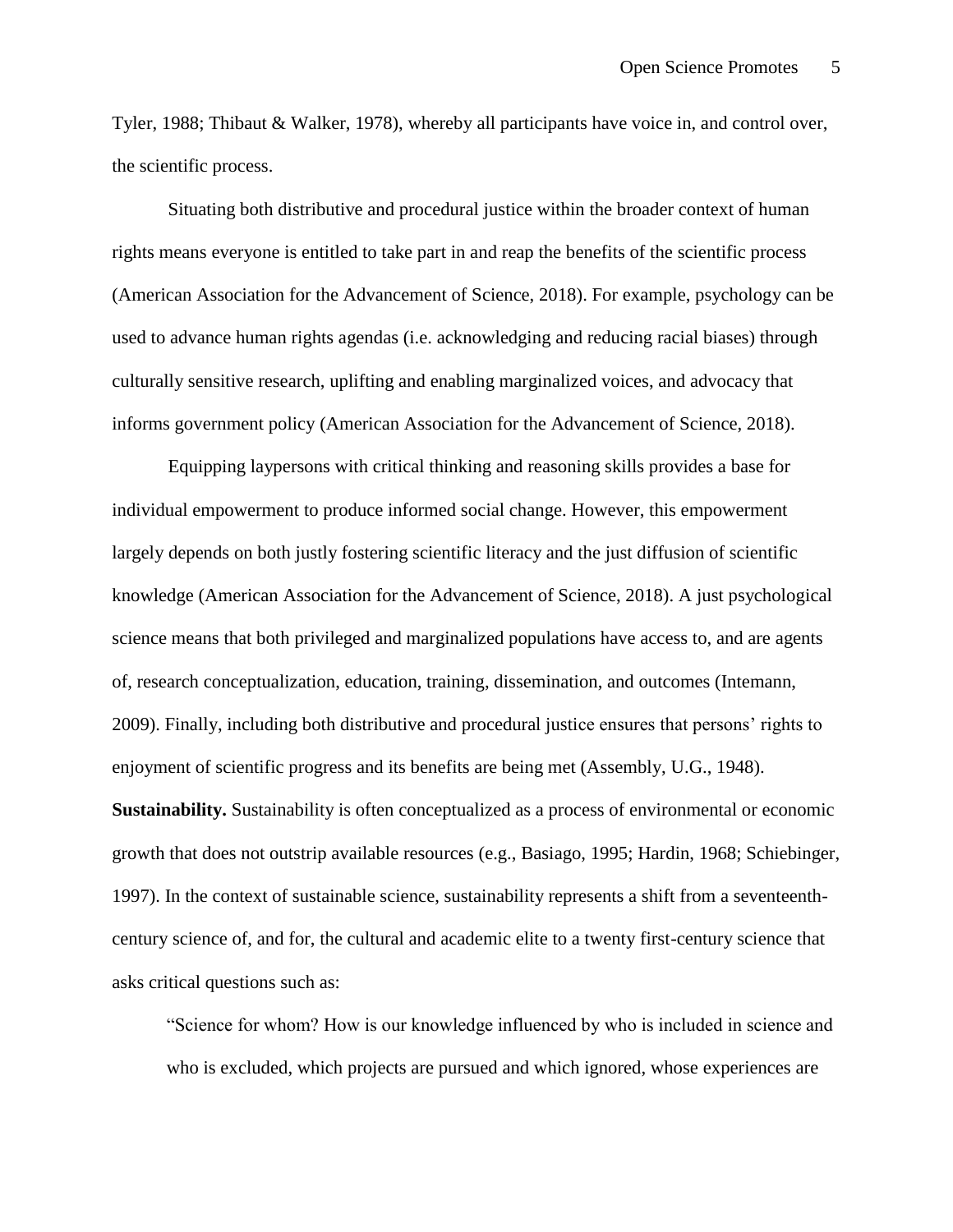validated and whose are not, and who stands to gain in terms of wealth or well-being and who does not? And for how long?" (Schiebinger, 1997, p. 212).

These questions imply a sustainable psychological science requires both justice and diversity, which are necessary, not sufficient conditions, for sustainability. That is, psychological science can be both just and diverse with involvement and benefits of science distributed widely, but sustainable science also requires goals, processes, and outcomes of research to benefit future generations as much as the present one (Schiebinger, 1997). We argue that open science initiatives help serve a sustainable psychological science through diversity, justice, and methodological changes (e.g., open data, open materials, preregistration, and replication) which ensure present advancements remain valid and reliable.

**Considering Psychological Sciences from a Diverse, Just and Sustainable Lens.** A useful model for an interactive diverse, just, and sustainable lens (see Seghezzo, 2009) originated to address questions of ecological and developmental sustainability. This model delineates three factors of sustainability: persons, place, and permanence. *Persons* represents individuals with their unique perspectives, goals, and ideas. *Place* represents the sources of facts, identities, and behaviors we engage in. *Permanence* represents the future effects of our present actions (or inactions), and the changes and improvements we make to serve these considerations. Diversity is embodied in the persons factor, justice is embodied in the place factor, and sustainability is embodied in the permanence factor. In this model, sustainability through open science initiatives exists at the intersection of these three factors (see Figure 1).

Improving psychological science through a diverse, just, and sustainable lens focuses our efforts on preparation, training, and inclusion of diverse individuals (the persons factor), support from institutions and infrastructure in the form of distributive and procedural justice (the place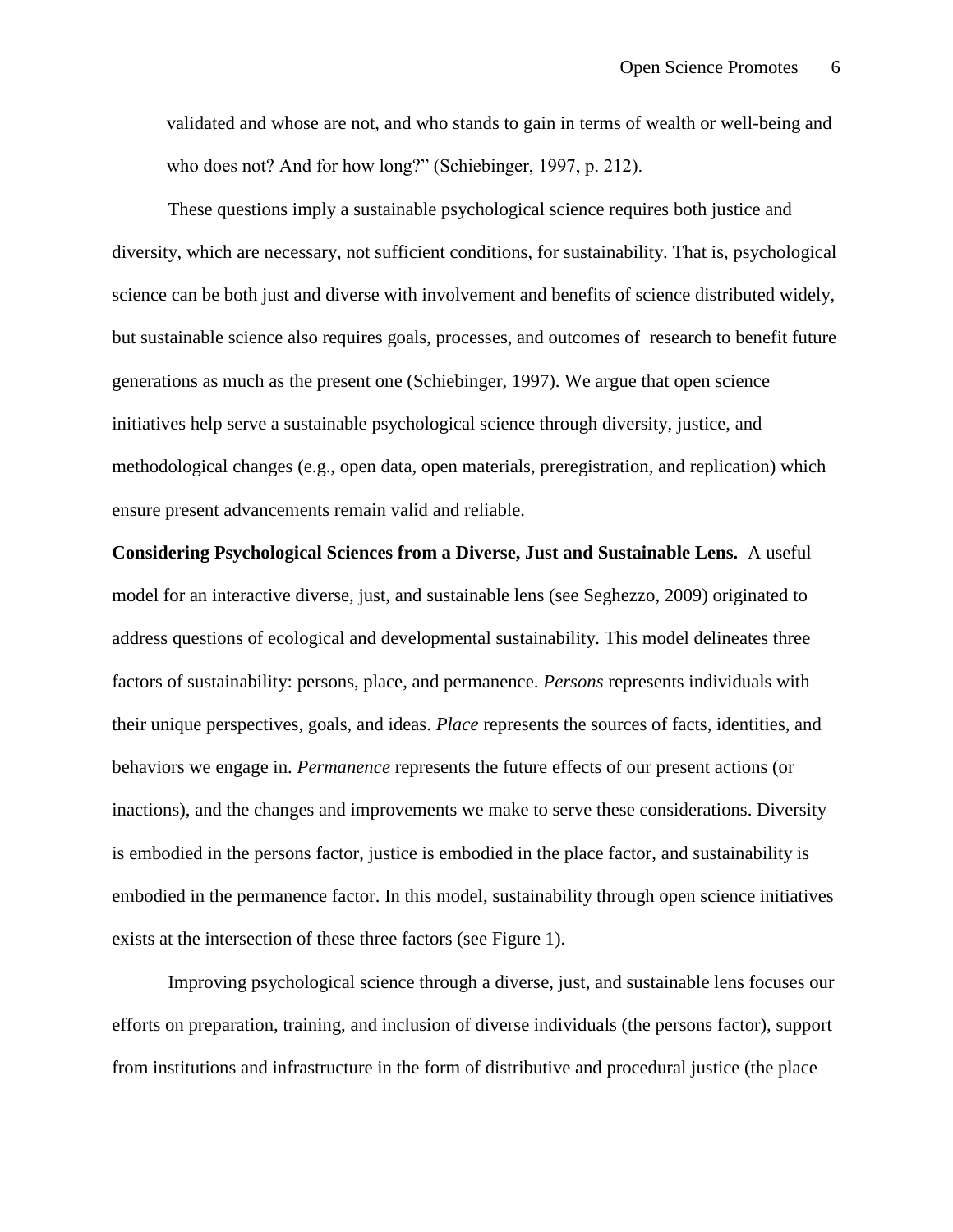factor), and scientific methods and procedures that change and adapt to ensure that future generations will benefit (the permanence factor). With these three factors in place, the synergistic result should be a sustainable psychological science. Arguably, the open science initiatives we reference here are critical to creating a diverse, just, and sustainable psychological science by enabling synergy between persons, place, and permanence factors.

## **Focusing a Diverse, Just and Sustainable Lens**

 Evaluating whether to adopt a research project for classroom or professional purposes requires consideration of the match between resources and potential benefits. It is also critical to examine the larger values that influenced the development and intended use of the research project. We provide brief descriptions of open science initiatives that we discuss in this paper on our project page [\(https://osf.io/rh7ta\)](https://osf.io/rh7ta/). These initiatives can be broadly categorized into crowdsourcing projects (where various lab resources and researchers are pooled into a single study) and tools that promote transparency (online repositories, Open Science Badges). In order to extend this evaluation to these and other projects, initiatives, or practices, we introduce 12 diverse, just, and sustainable lens questions that might be considered (see

### [https://osf.io/qv8nt/wiki/home/\)](https://osf.io/qv8nt/wiki/home/).

## **Persons: Open Science Initiatives Promote Diversity.**

Increased inclusion at both the level of individual contribution and the open-access public dissemination of findings invites greater diversity of voices in the scientific conversation, including research collaborators, participants, and the consumers of the research. Cundiff (2012) suggests that gains have been made in the representation of racial-ethnic minority groups in senior author and editor roles while women remain underrepresented as senior authors but not as editors. With regard to diverse representation as subjects of research, racial-ethnic minorities are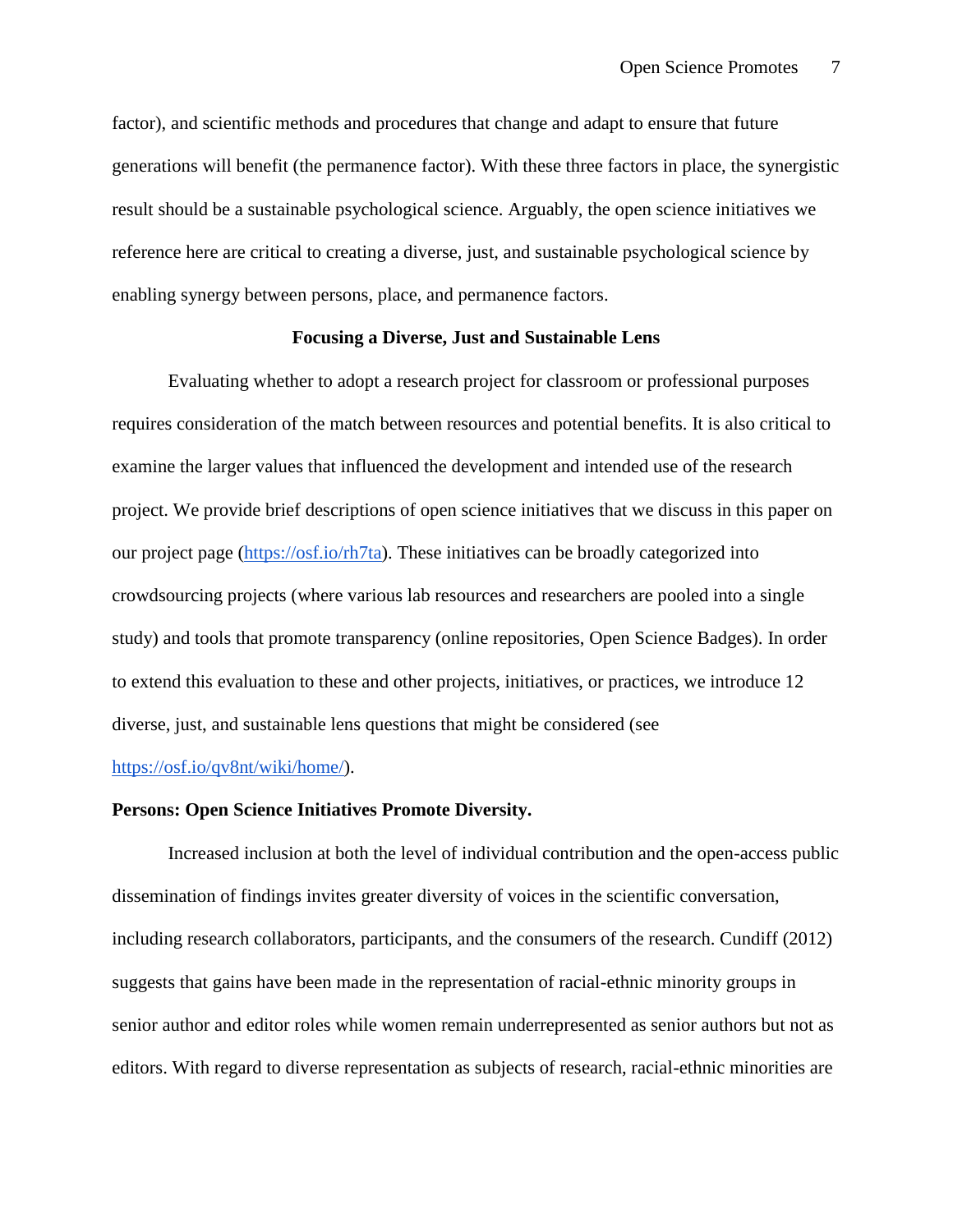under-represented in data, as are other historically oppressed groups (Cundiff, 2012). Other evidence echoes concerning trends in publication bias in which males typically inhabit first or last author positions (indicating a leadership role) and that reviewers report a preference for male-sounding names (West, Jacquet, King, Correll, & Bergstrom, 2013).

The inclusion of diverse voices is critical to the vertical movement of psychology as a science for several reasons. First, diverse collaborators representative of the population being studied allows for a more intimate understanding and application of cultural relativism to the effect of interest (Fisher, et al., 2002; Jones, 2010). Second, diverse participants increases generalizability allowing for results to be applied to more persons, moderating/mediating effects of culture/demographics to be understood, and the likelihood of replicability to increase (Jones, 2010; Pratto & Stewart, 2012; Sue, 1999). Third, diverse consumers of research increases the ways in which that knowledge can be utilized.

Open science initiatives are also critical in supporting diversity through access to the scientific research process; specifically, students benefit from their inclusion as diverse voices in preparation, training, and research. For instance, open science initiatives might invite students to prepare study materials, pursue as-yet-unanswered research questions using extant data sets, run replications, or conduct their own extensions to completed studies. This prepares and trains students for their careers as psychologists by promoting cultural sensitivity, critical thinking, and scientific inquiry, while simultaneously allowing them to make a contribution to the field via publication.

Additionally, several open science initiatives promote the inclusion of diverse voices in research as both leaders/scientists and participants. Open science initiatives that include diverse voices in the inputs of the system (research design) and implementation (participant pool) enable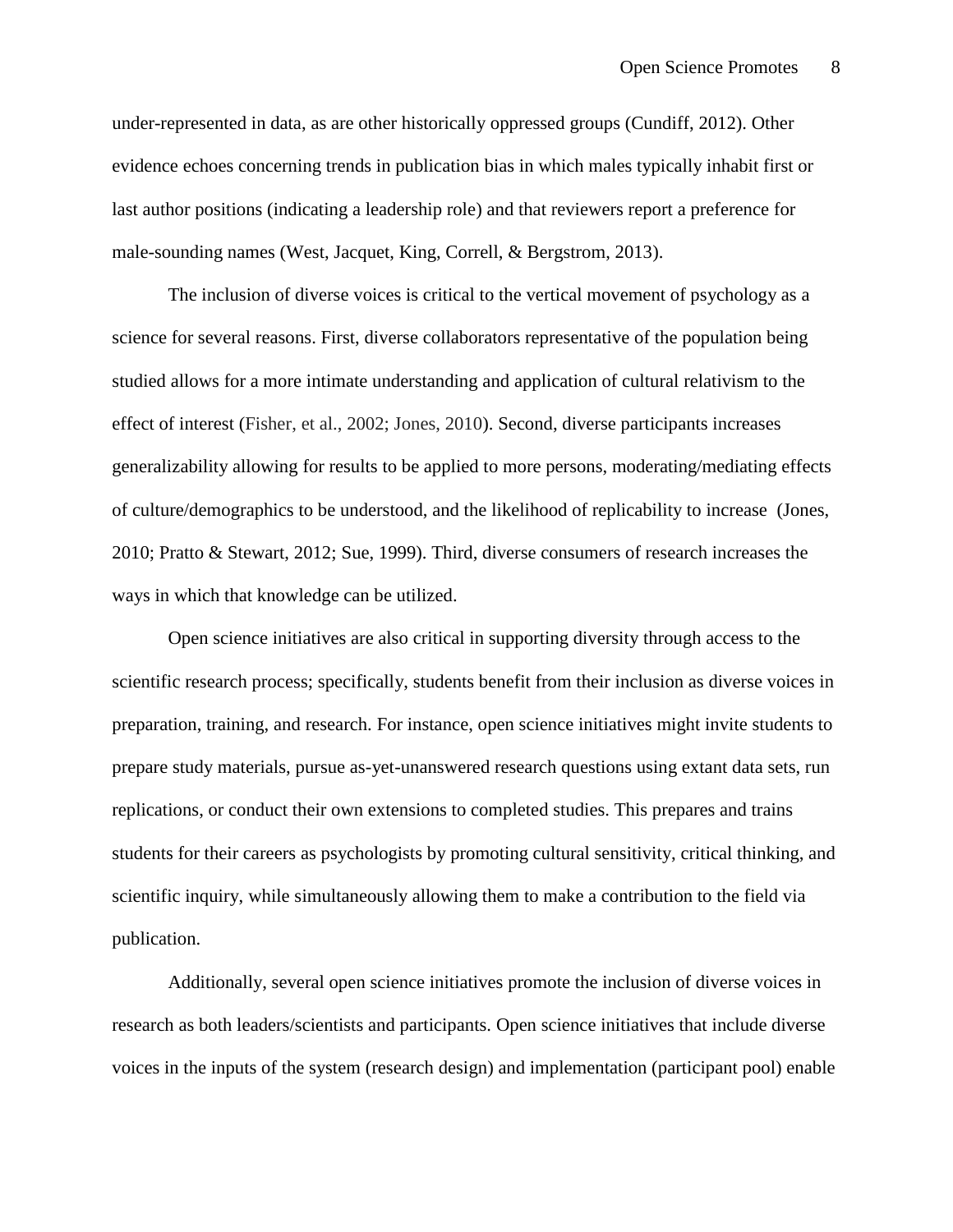students to network. This promotes students' professional growth and cultivates scientific inquiry (Kniffen & Hanks, 2018). Diverse inputs may help to prevent ethnocentric research designs and expand research beyond WEIRD (Western, Educated, Industrialized, Rich, Democratic) samples currently cluttering psychological science. Inclusion of diverse voices and implementation further assists in generalizability. These initiatives are relatively low cost (due to collaboration and sharing of materials), so access to the conversation is not only inviting, but possible, regardless of resource availability.

## **Place: Open Science Initiatives Promote Social Justice.**

The hierarchical academic research model with few top-producing (Eagly & Miller, 2016) researchers dominating the conversation limits emerging academics and marginalized populations. Science is intended as a meritocracy, with quality work being rewarded. As the open science movement has demonstrated, and generations of female and minoritized researchers can attest, credit is easily stolen, and eminence at times a carefully constructed mirage. Transparency, as argued by Vazire (2017), is critical for quality science and diminishing the veneer of protection afforded by eminence which perpetuates publication bias. Those with high status tend to be White, male, able, heterosexual, etc. and thus maintain the status quo of those voices dominating the conversation. Open science initiatives offer mechanisms and opportunities for diverse (and relatively new) groups of researchers to demonstrate novel and important science.

 Emerging academics at the level of student and early career faculty face significant barriers to research productivity (e.g., Cohen, Morgan, DiLillo, & Flores, 2003; Galassi, Brooks, Stoltz, & Trexler, 1986). Further, other traditionally marginalized groups (i.e., people of color, women, first-generation and non-traditional students, student parents, LGBTQ, and persons with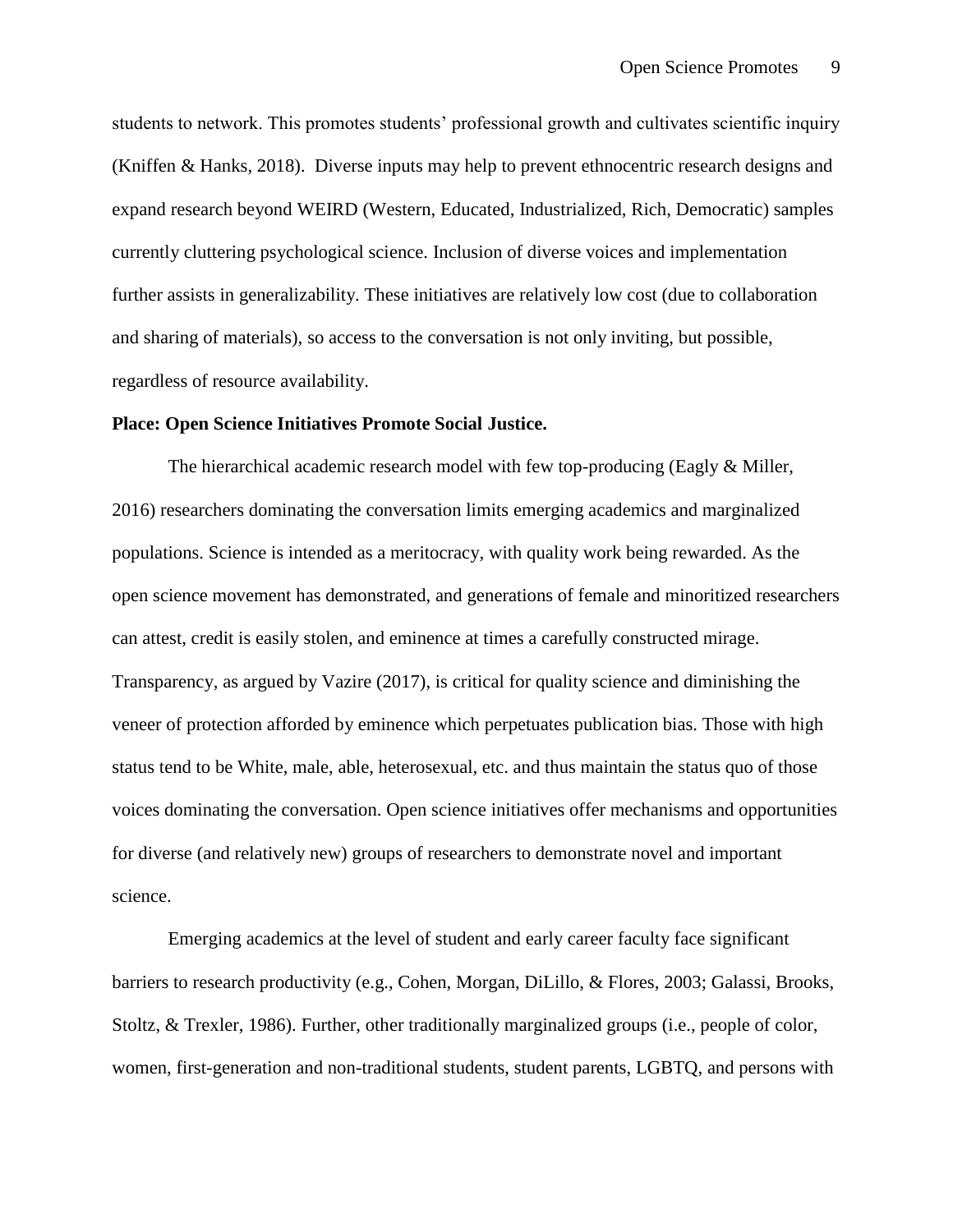intersectional identities) face disadvantages in terms of both opportunities and resources (e.g., Evans & Cokley, 2008). Early career researchers often struggle to balance the need for personal/family time against the demands of teaching, research, service, and fulfilling tenure requirements (Good et al., 2013; Sharobeam & Howard, 2002). Additional time demands such as inequitable teaching and service loads for female and minoritized faculty systematically detract from scholarly efforts (Gasser & Shaffer, 2014). Further, women in particular struggle with "imposter syndrome" in which success is unable to be internalized but failures/shortcomings are (Bannatyne, 2015). Taken together, these systemic barriers may hinder students and researchers from achieving their full academic potential.

 Open science initiatives provide both resources and opportunities for these groups. First, two main tenets of open science initiatives are openness and transparency. As such, open science initiatives often provide materials to contributors at no cost and make their datasets publicly available for researchers to download and ask as-yet-unanswered research questions. This mitigates both the financial burden and time constraints of conducting research. Collaborative projects allow researchers to pool their expertise and overcome the barriers of an underresourced lab. These projects lessen the burden on any one researcher or institution to collect a large sample that would be necessary to power desired/planned analyses. Instead, many collaborators can collect smaller sample sizes and pool the participants for adequate power (Moshontz et al. 2018; Wagge et al. 2019a,b). Moreover, collaborative projects allow for broad sharing of expertise (Moshontz et al. 2018) and researchers need not be deterred by a lack of familiarity with advanced or specialized statistical techniques, data collection platforms, or statistical packages. The ability of open science initiatives to lessen both the financial and time constraints of research may facilitate research among groups such as students, early career, and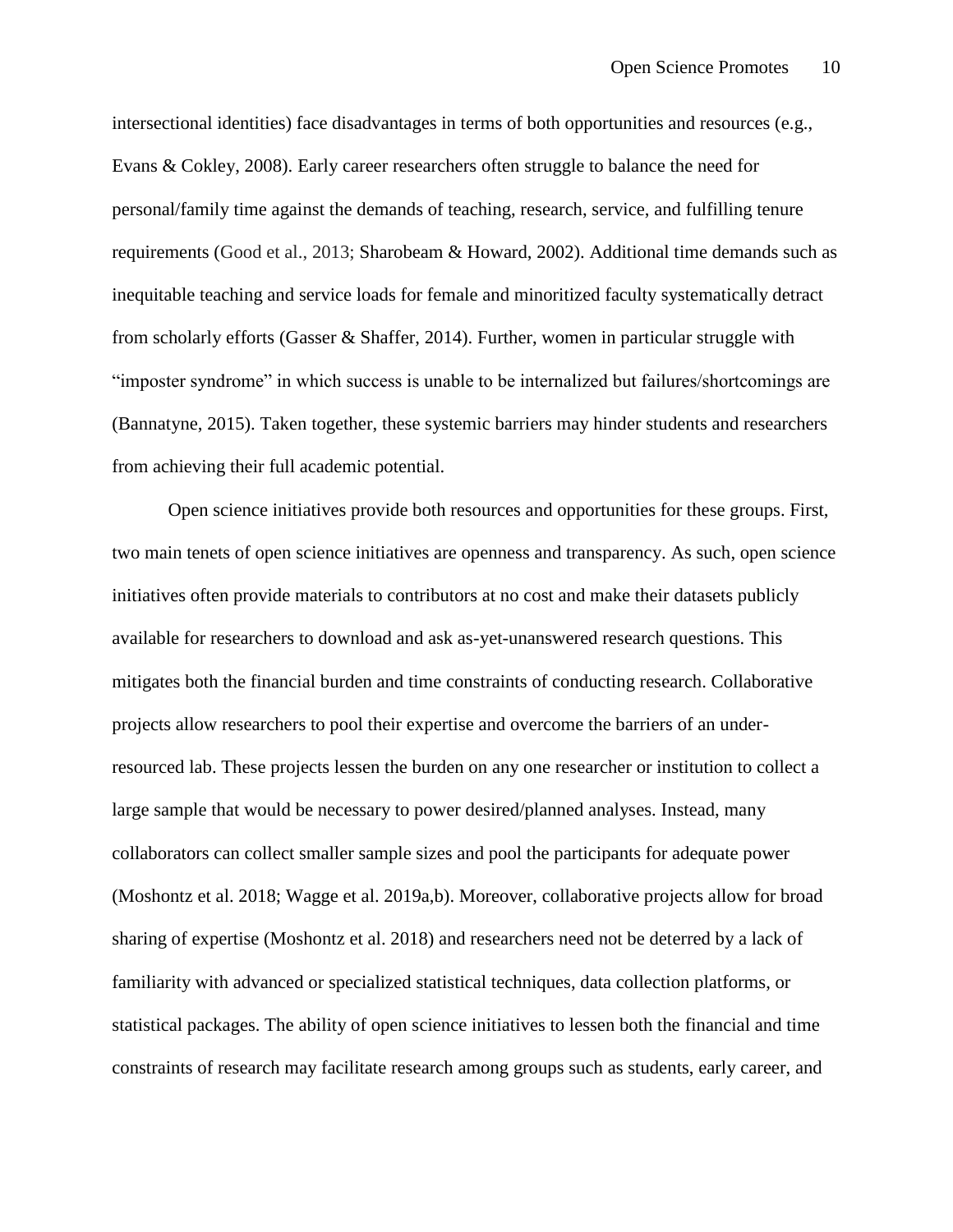minoritized researchers who may experience systemic barriers which affect scholarly productivity.

Another social justice issue is the dissemination of knowledge – what is being distributed and by whom. Transparency tools such as the Transparency and Openness Promotion guidelines, Open Science Badges, data and materials resource repositories, and open access publishing provide an infrastructure that allow for a just distribution of research. These tools, in particular repositories such as the Open Science Framework (OSF), provide the "place" for justice in science. These structures may also assist with ameliorating publication bias, which extends beyond gender and ethnicity to journals' obsession with improving impact via "sexy" findings (Vazire, 2017), a practice that has historically perpetuated the file drawer phenomenon (Rosenthal, 1979). In other words, only significant results are received by the scientific community, and who obtains "significant" is limited. Individuals can circumvent this bias via several open science initiatives such as preprints, online data/materials repositories, and PsyArXiv.

The benefit to a more equitable dissemination of findings is that one can have a more realistic expectation of an effect/phenomenon. If only significant results are published, researchers may operate under a misconception that a certain effect is "guaranteed" thus leading them to undertake research that is based on a biased representation of an effect (Giner-Sorolla, 2012). As such, faculty and students can make more informed research decisions about which projects to pursue, and can also make a meaningful impact in psychological science by sharing their findings publicly.

Likewise, replications are traditionally undervalued in psychological science despite their epistemological value. Replications help combat Type I errors, identify boundary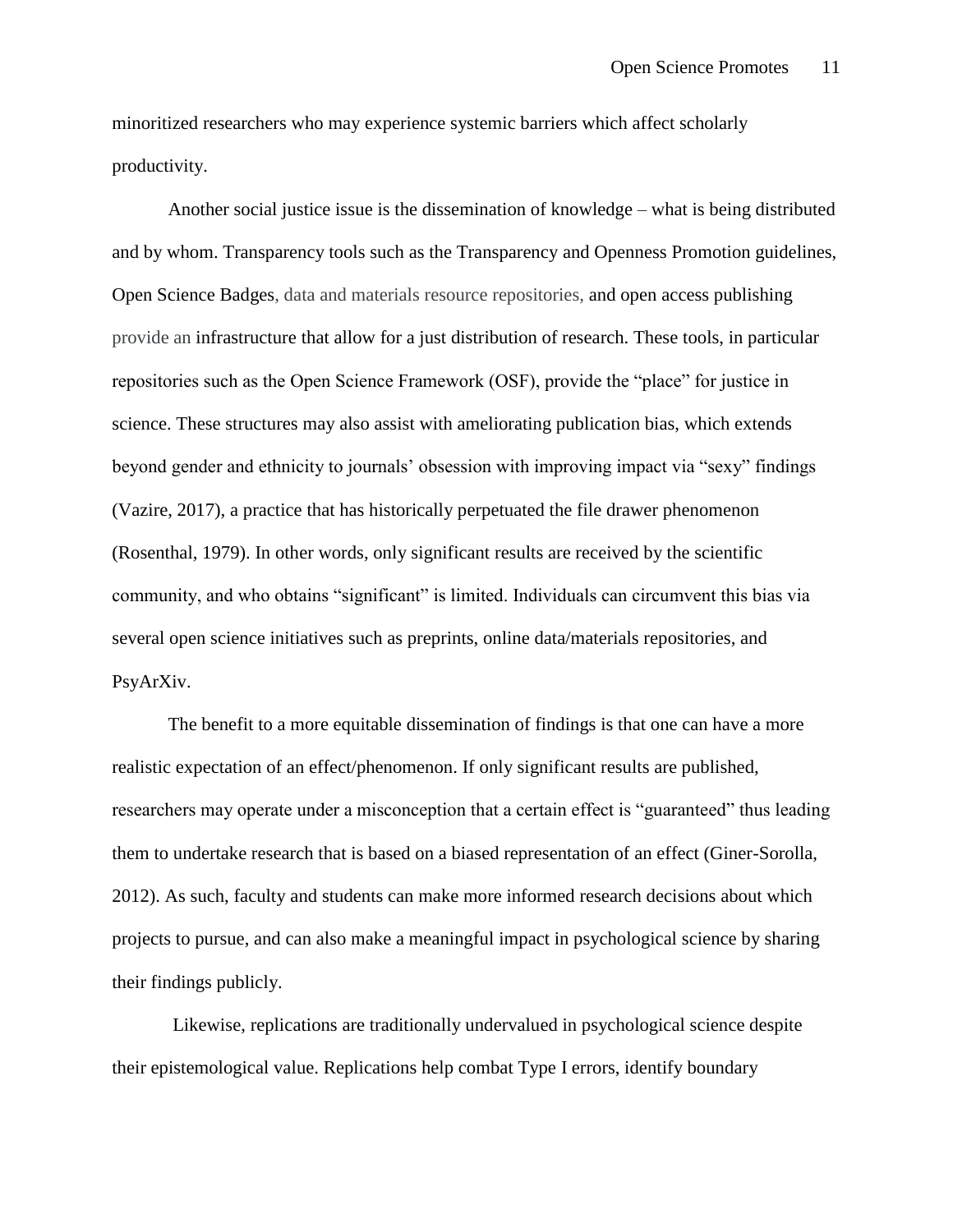conditions and moderators, and validate the credibility/robustness of a finding (Schmidt, 2009; Simons, 2014; Zwaan, Eta, Lucas & Donnellan, 2018). Open science initiatives, particularly the student friendly crowdsourcing projects, can serve as a means of conducting and archiving replication studies as initially proposed by Grahe et al. (2012). Such projects not only increase the credibility of psychological findings, and ensure accurate representation of effects, but are great projects for students to undertake to learn about research methods and scientific inquiry.

## **Permanence: Open Science Initiatives Promote Sustainability.**

Compared to traditional research models, open science initiatives provide research outcomes that can generalize to a larger portion of humanity, increasing external validity, and spreading the benefits of the research beyond the sample. Collaboration enables more diverse samples to be recruited (with contributors from different geographical locations and cultural settings). Indeed, a diverse, just, and sustainable benefit of all open science initiatives is to derive more resources to conduct research that is not dominated by WEIRD samples. WEIRD samples differ from non-WEIRD samples in domains such as education, income, and physical health known to affect psychological outcomes (Arnett, 2008). Further, it is inappropriate to assume effects observed in one population will generalize to another distinct population. For example, what is perceived to be 'fair' and 'cooperative' differs between industrialized and small-scale societies (Henrich, Heine & Norenzayan, 2010).

Reliance on WEIRD samples severely restricts the assumptions that can be made about human behavior, or effects applicable to all humans, as it cannot rule out the chance that the result was obtained due to specific sample characteristics such as demographic, regional, or cultural factors. Moving away from reliance on strictly WEIRD samples will increase the generalizability of psychological research (Sears, 1986; Stolp, 2017) and as such the accuracy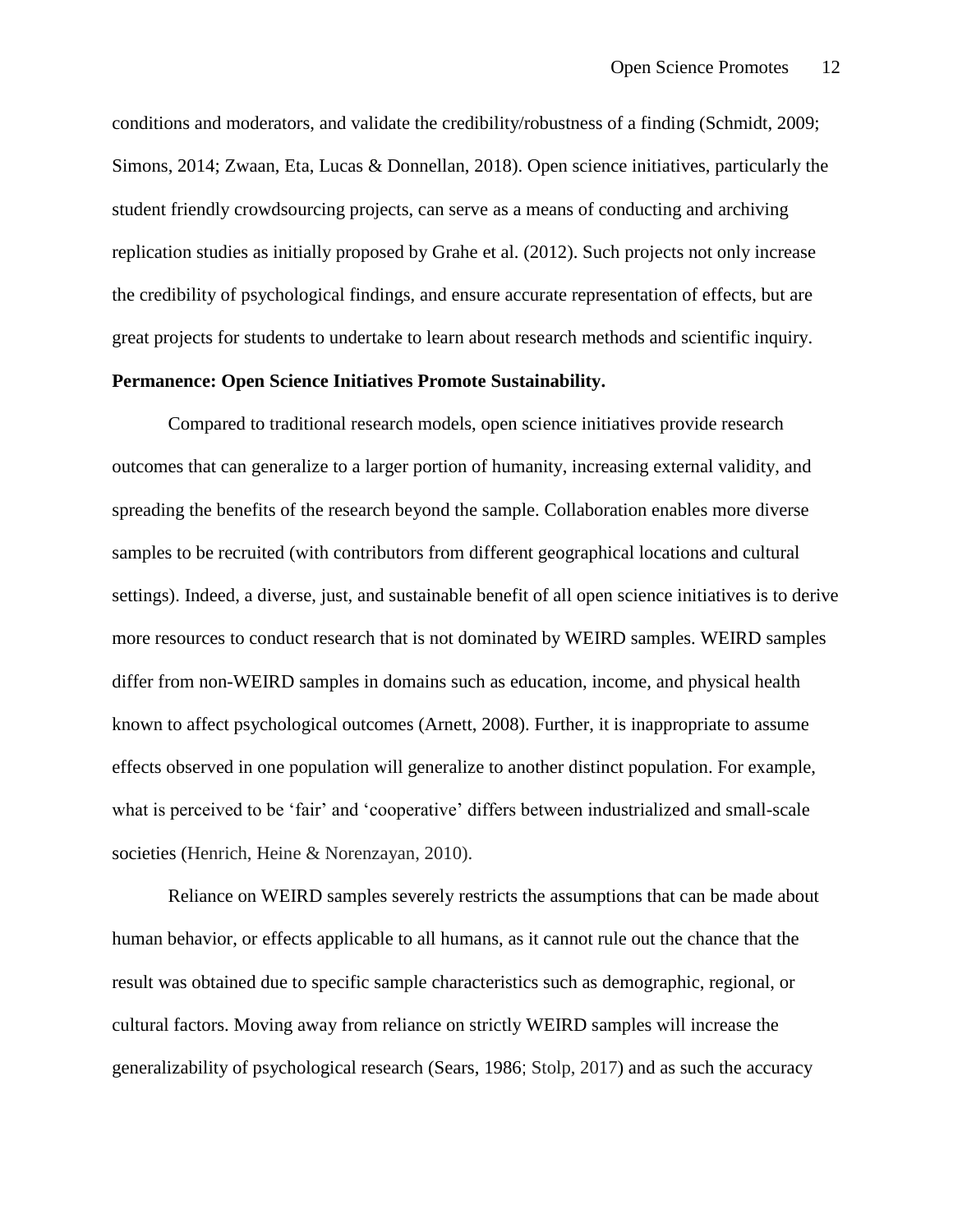and detail of the conclusions one can draw about the effect, the boundary conditions under which it may exist, and potential moderators. Increased generalizability also increase the chances that a study will be replicated in independent samples because the original effect was observed among participants with differing characteristics. Indeed, using a diverse sample in one's research contributes to a broader goal of psychological science: understanding mechanisms and factors that influence the effect of context on a particular finding (Bennis & Medin, 2010; Machery, 2010). In turn, the research is more likely to hold up over time when replicated or conducted elsewhere as the effect was originally observed among many different persons (Munafò, et al., 2017). In order to have a healthy world and a credible psychological science, we need to have sustainable outcomes, such that results apply to humanity broadly, and not only a subset of the broader population.

Open science initiatives are resource-efficient projects that create more sustainable research. Academic faculty, especially women, commonly experience burn-out (Lackritz, 2004). Women and minoritized faculty may have significant time pressure and barriers due to increased teaching loads, etc. (Gasser & Shaffer, 2014). Given that an individual's workload and its intensity, time demands, and complexity are all factors underlying burnout, open science initiatives that reduce these factors may help reduce feelings of burnout while sustaining productivity. For instance, open science initiatives that promote collaboration, open sharing of materials, and sharing of resources reduce the time, effort, and cost to conducting research. For instance, NICE contributors are provided with all materials needed to run the project (free of cost), are provided with mentorship and assistance regarding ethical review board document preparation, and must only collect around 100 participant cases to be considered for authorship. However, researchers are still making a meaningful contribution to the field as these datasets are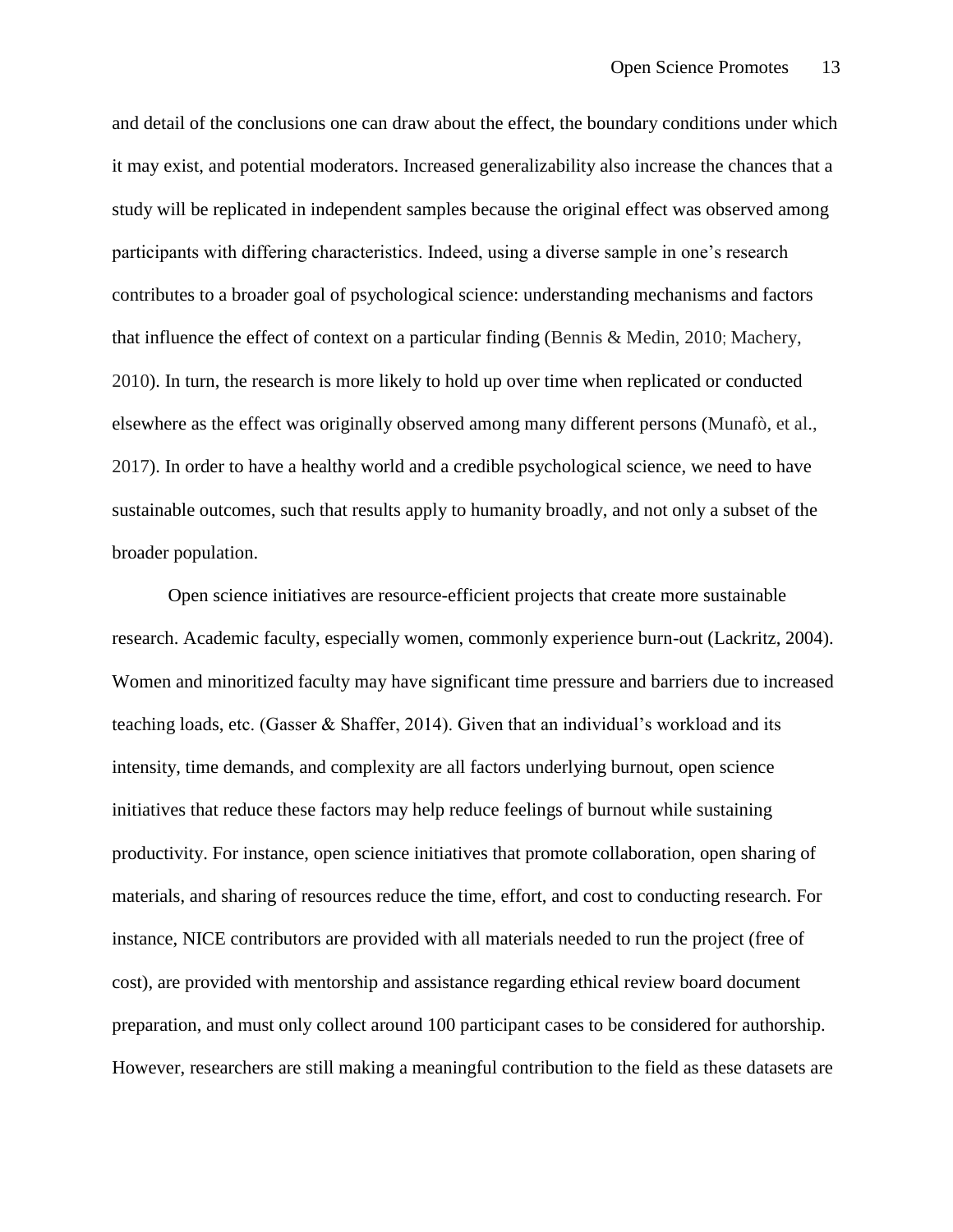often large, diverse, and can result in a series of publications (see Reifman & Grahe, 2016 for an example).

## **Open Science Through Collaboration**

Technological advances and novel methodological tools more often empower professional researchers than students. Infrastructure developments such as internet-based repositories facilitate collaboration, which fosters the development of open invitation, open science research projects (Hesse, 2018). A number of crowdsourcing projects were developed for professional researchers and have garnered much deserved media and scientific attention (see the Reproducibility Project: Psychology (RP:P; Open Science Collaboration, 2015); Many Labs 1 (Klein et al. 2014); Many Labs 2, (Klein et al. 2019); Many Labs 3, (Ebersole et al. 2016); Many Labs 4, (Klein et al. 2019); Many Labs 5 (Ebersole et al. 2018); Psychological Science Accelerator (Moshontz et al., 2018)). In many cases, undergraduates contributed to these projects in a supportive or assistant role for a professor at a given location. Here we direct our focus toward psychology projects which explicitly include students in meaningful roles. Notably, other disciplines have developed similar student-focused projects (see Auchincloss et al. 2014; Harrison, Dunbar, Ratmansky, Boyd, & Lopatto, 2011).

Students as research assistants, collaborators, even co-authors, is not novel, though the level of participation and recognition seems to have increased greatly in the past 15-20 years (Grobman, 2009; Kyvik & Smeby, 1994). The projects highlighted here are distinctive by expanding students' experience of science beyond the walls of their local laboratory. Researchers are no longer bound to the limits of their small, inherently biased sample, or perhaps the limits of their own expertise. We provide an overview of open science initiatives that are designed directly to support undergraduate researchers (for the complete overview, see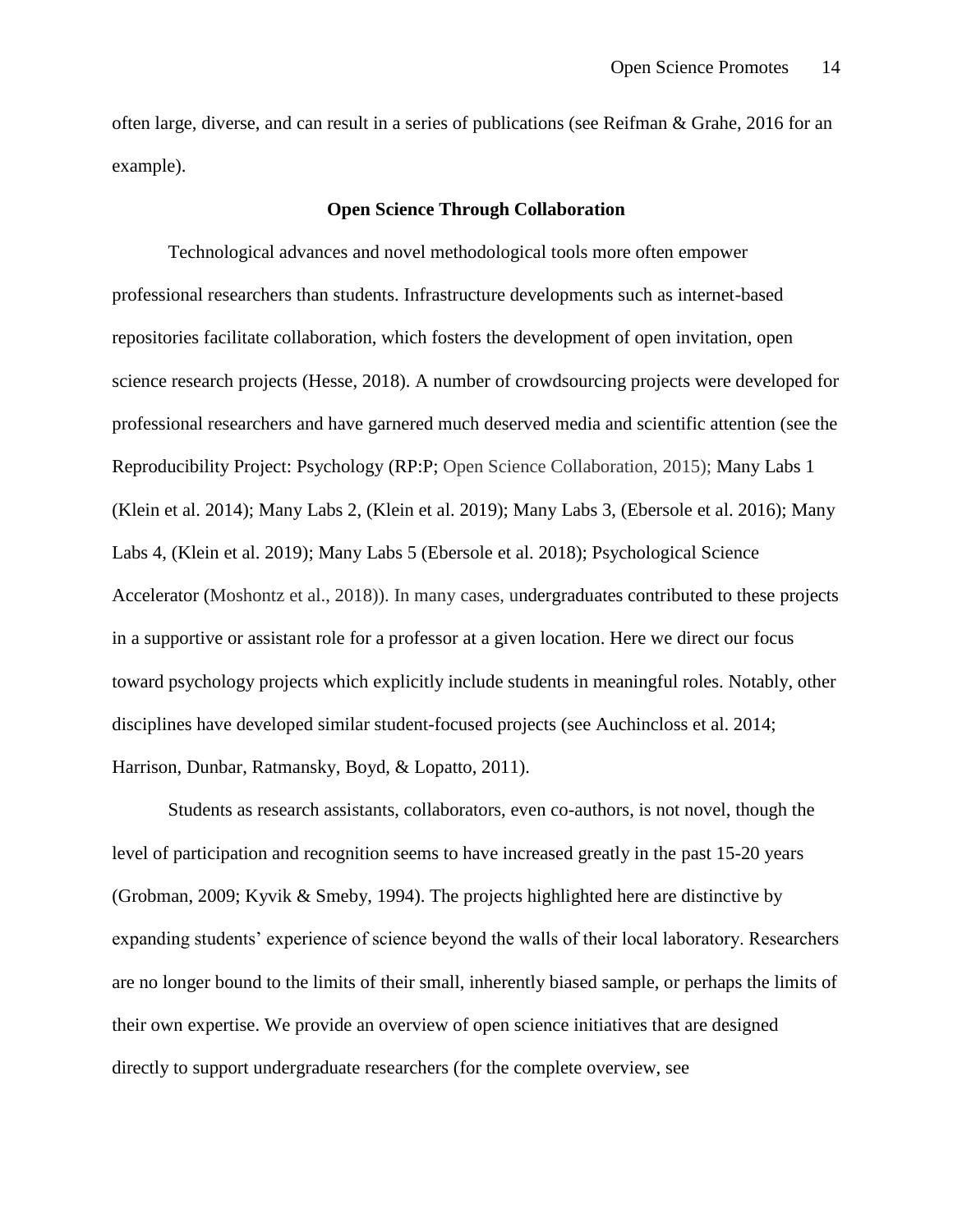[https://osf.io/rh7ta/\)](https://osf.io/rh7ta/) such as: the Collaborative Replications and Education Project (CREP[;](http://osf.io/wfc6u/) [http://osf.io/wfc6u/\)](http://osf.io/wfc6u/), the Network for International Collaborative Exchange (NICE[;](http://osf.io/juupx/) [http://osf.io/juupx/\)](http://osf.io/juupx/), and the Emerging Adulthood Measured at Multiple Institutions 2 (EAMMi2; [http://osf.io/te54b/\)](http://osf.io/te54b/). Additionally, the complete overview at<https://osf.io/rh7ta/> describes open science initiatives that offer students opportunities, but are not explicitly for students, such as: Study Swap[;](https://osf.io/view/StudySwap/) [https://osf.io/view/StudySwap/\)](https://osf.io/view/StudySwap/), PsychFileDrawer [\(http://psychfiledrawer.org/\)](http://psychfiledrawer.org/), Registered Replication Reports (Simons, Holcombe, & Spellman, 2014), Pipeline Projects (Schweinsburg et al. 2016), and ManyBabies [\(http://osf.io/rpw6d/\)](http://osf.io/rpw6d/).

Implementing student-friendly open science initiatives into the classroom provides transformative experiences (Karukstis, 2010) for the instructor and the student. Indeed, from critical reflection of engagement in open science initiatives, individuals can become aware of how their unique cultural perspectives color their perceived experiences (Brown, 2004). Student training can become synonymous with scholarship by replacing canned protocols for classroom exercises with research experiences that might become published. Previously, Grahe (2017) described authentic research experiences as where the goal of the research is to generate publishable research findings, distinguishing these from learning based research which yield authentic learning experiences, but do not result in publishable outcomes. In addition to considering the conditions necessary to conduct authentic research in the classroom, Grahe (2017) identified a set of distinct characteristics such as how the questions are determined and resource requirements of these projects which should be considered by instructors or students interested in answering one of these open invitations. We offer Supplementary Table 1 [\(https://osf.io/pcmk7/\)](https://osf.io/pcmk7/) which highlights differences among these student-friendly projects. By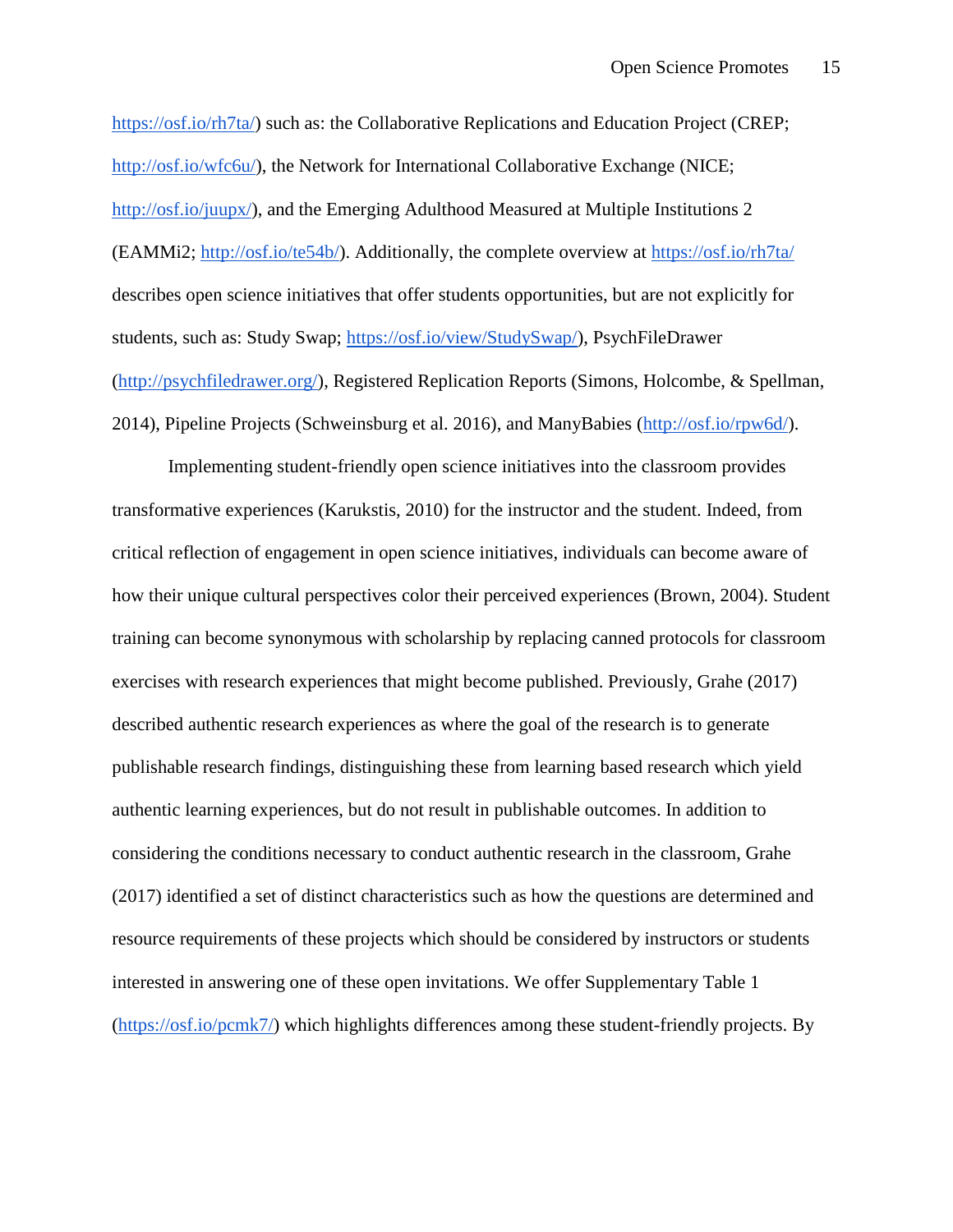considering one's goals and resources, these questions can help match researchers to ideal open invitation projects.

Whereas open invitation crowdsourcing projects can be categorized into student-friendly, student-tolerant, and non-student options, innovation in open science related to transparency increases access for all scientists regardless of status or role. We review innovations relative to transparency at [https://osf.io/rh7ta/,](https://osf.io/rh7ta/) such as the Transparency and Openness Promotion guidelines (Nosek et al. 2015), Open Science Badges (Blohowiak, 2018), Open Science Framework [\(https://osf.io/\)](https://osf.io/), and the PsyArXiv Preprint service [\(https://psyarxiv.com/discover\)](https://psyarxiv.com/discover). These resources are beneficial for any type of research.

Overall, open invitation projects invite students as researchers into conversations regarding current directions in psychological science. Concurrently, students experience mentorship that promotes their academic growth. Through these initiatives students gain insight into the professional world of psychology, while learning how to engage in high quality research efforts which have the ability to positively impact the field. There is ample evidence of academic and professional benefits of undergraduate research experiences both in and outside the classroom (Linn, Palmer, Baranger, Gerard, & Stone, 2015; Lopatto, 2008; Rodenbusch, Hernandez, Simmons, & Dolan, 2016; Russell, Hancock, & McCullough, 2007). Further, faculty can embrace open science initiatives in their own research to enhance teaching, and advance research objectives. Next, we consider how open science initiatives can be integrated into the classroom and the learning outcomes that can be achieved through their use.

#### **Open Science Initiatives in the Classroom**

Open science initiatives are a vehicle for authentic research while simultaneously serving to meet the American Psychological Association's *Guidelines for the Undergraduate Psychology*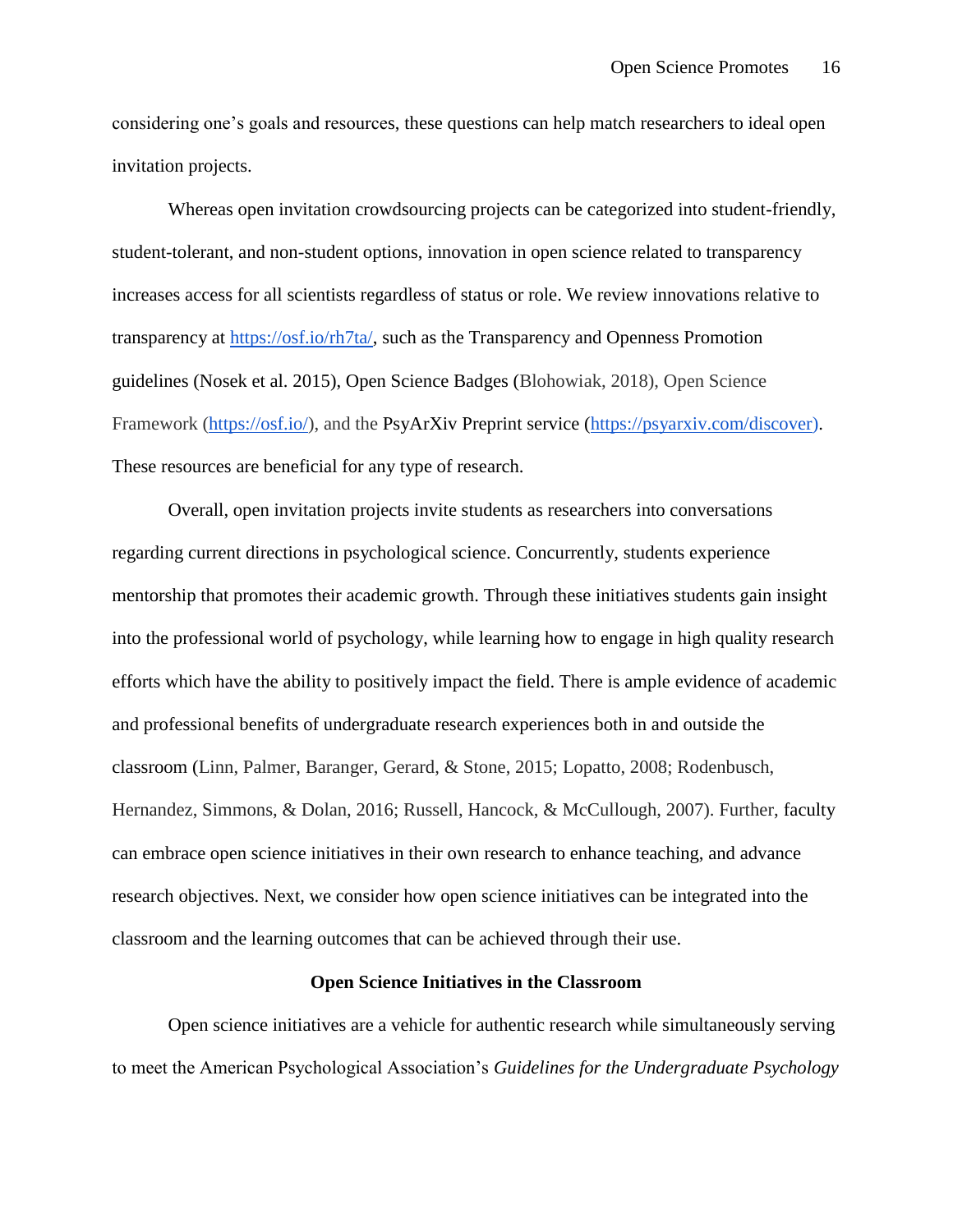*Major* (2013). Though there are many connections to the APA learning goals, one of the most obvious is to Goal 2: Scientific Inquiry and Critical Thinking. Open science initiatives provide unique opportunities to engage with the research process and facilitate the inclusion of sociocultural factors (Goal 2.5, 2013). For example, students may engage in the entire research process as a NICE Crowd collaborator and submit IRB documents, collect data, and even assist with manuscript preparation under the guidance of a mentor. Likewise, students participating in CREP can engage in similar research oriented tasks. These projects can be implemented in a group format by having students work together to develop IRB documents, administer measures, examine data, and write up results.

For courses where a full research project, including data collection, may be inappropriate or impractical, instructors can facilitate the development of skills related to scientific inquiry and authentically engage students usingcrowdsourced datasets. Publicly available datasets (such as those from NICE, EAMMi2, Many Labs, the Reproducibility Project) allow students to examine a wide variety of variables across the breadth of the discipline. Class discussions can center on concepts including hypothesis formation, testing, families of statistical tests, interpretation, and cogent dissemination.

Goal 3 deals explicitly with diversity, justice, and (arguably) sustainability, "Ethical and social responsibility in a diverse world." Open science initiatives encourage both transparency and ethics in research practice and provide a framework for engaging in the application of "ethical standards to evaluate psychological science and practice." Open Science Badges provide a clear example of accountability for ethical behavior. If students are engaging in research that results in Open Science Badges, we easily meet that standard.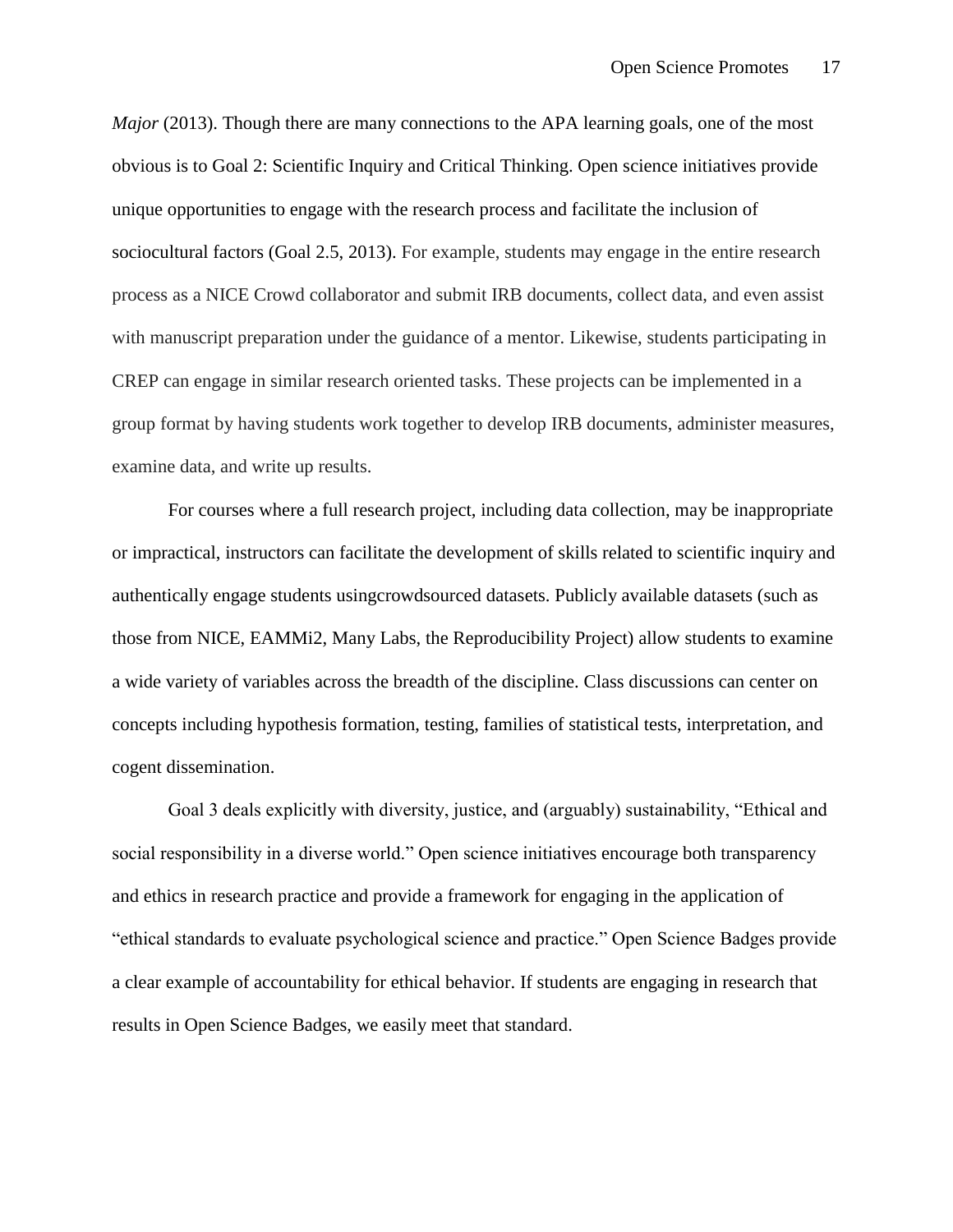Moreover, open science initiatives provide fodder for classroom discussions about ethics. Instructors may, for example, show students, and subsequently discuss, the biases in dissemination of knowledge by comparing and contrasting results on PsychFileDrawer.org to those in peer reviewed journals. Open science initiatives that promote transparency (i.e., preregistration templates, data and materials repositories) can be also used to highlight the discrepancy between what is taught and what is often practiced. For example, educators could provide students with (redacted) completed pre-registration templates and have students critique the research question and subsequent hypotheses, the sample size and rationale, study design, and analysis plan. The student critiques could take the form of a debate, written assignment, or verbal discussion.

Further, open science initiatives support Goals 3.2 and 3.3, "build and enhance interpersonal relationships," and "adopt values that build community local, nation, and global levels," respectively. Open science initiatives allow for cross-institutional collaborations which may be across the state or the world. Projects like NICE Crowd and Connect, among others with an international scope (Klein et al. 2018; Schweinsburg et al. 2016), provide access for students at universities with limited human and fiscal resources to cultivate broad collaborative connections, and build community globally. An added benefit is that open science initiatives serve to broaden access for historically marginalized or under-resourced students. Through open science initiatives, students and faculty at smaller institutions without access to lab or participant pools can contribute diverse voices to scientific discourse.

These collaborative open science initiatives also assist in diversifying students' mentoring pool. While smaller schools may have less diverse faculty in regard to expertise, they may also be less diverse demographically. Cross-institutional collaboration may benefit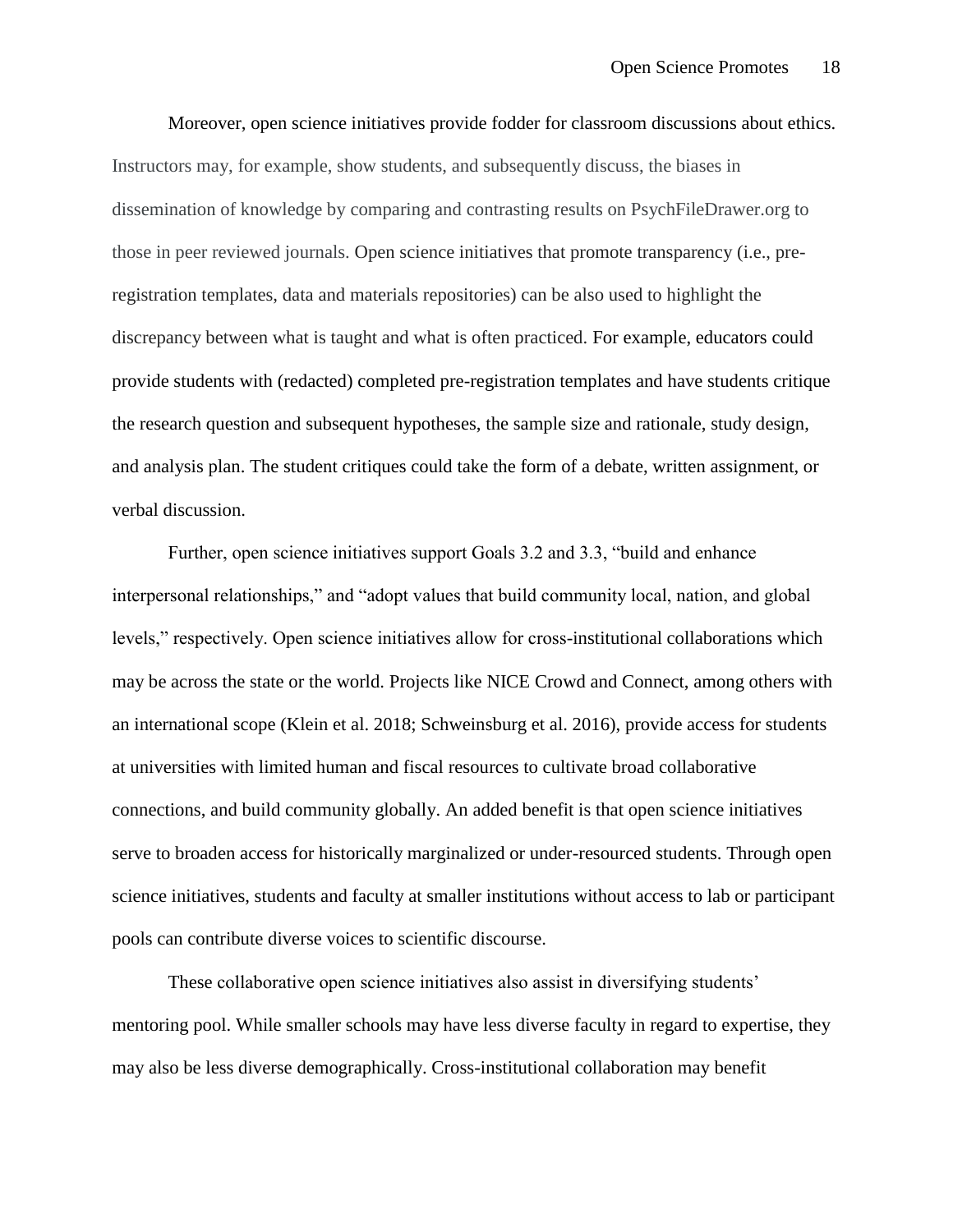minoritized students by expanding access to demographically similar mentors. Though the literature in this area is complex, women and students of color report that working with a similar mentor is important (Blake-Beard, Bayne, Crosby, & Muller, 2011).

Lastly, Goal 5: Professional Development may be addressed in a unique way by including open science initiatives in the undergraduate classroom. Collaborative projects such as the CREP invite students to interact with professionals beyond their home institution during the research process, as opposed to only during dissemination. Teamwork skills applicable to distance collaboration (not to mention communication skills that are practiced along the way) are fostered by open science initiative involvement as well. Employers value the skills developed when student complete research projects (Hart Research Associates, 2018; Kuther, 2013; National Association of Colleges and Employers, 2012), and the benefits of research accumulate with increased frequency of experiences (Taraban & Logue, 2012).

## **Open Science and Diversity, Justice, and Sustainability**

We live in an increasingly globalized academic community that promotes and values exchange and collaboration across the world, and, that simultaneously struggles with emerging nationalistic, xenophobic elitism worldwide that limits the opportunities of the most disadvantaged members of our community. Using open science initiatives in teaching helps remove barriers, providing traditionally underrepresented students access, and at the same time promoting the value of engaging with diversity, justice, and sustainability to relatively privileged students. Arguably, curricula could be greatly improved if projects and tasks included intentional consideration of the nature of diversity, justice, and sustainability. And, arguably, open science initiatives offer opportunities to resolve this gap.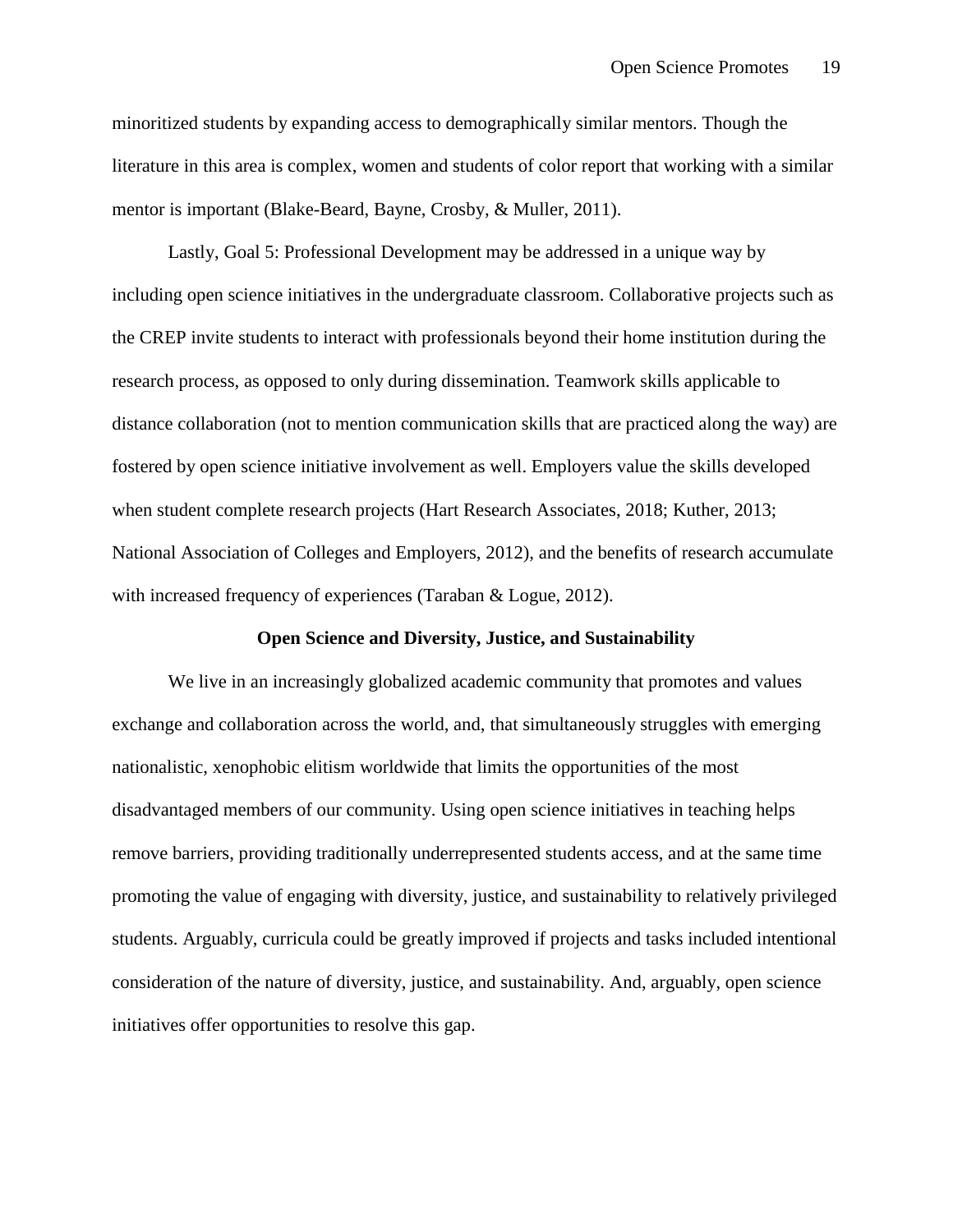Successfully navigating the landscape of psychological science demands a consideration of diversity, justice, and sustainability. Implementing open science initiatives may assist in the promotion of these principles in our classrooms and improve our students' experiences and our science. Further work should seek to apply a diverse, just, and sustainable lens framework to the evaluation of other systems and organizations, even personal perspectives. A diverse, just, and sustainable lens should consider both inputs and outcomes and should search for spaces that maximize diversity, justice,  $\&$  sustainability simultaneously, while being forthright regarding costs of implementation.

Although there is much concern about topics of diversity, justice, and sustainability within psychology, a Special Issue of *Perspectives of Psychological Science* (volume 14, issue 1), titled "How Can Psychological Science Cultivate a Healthier, Happier, and More Sustainable World?", represents a rare collection addressing diversity, justice, and sustainability together (see Gruber, Saxbe, Bushman, McNamara, & Rhodes, 2019 for introduction). Though not explicitly titled as such, they describe their attempt to improve that world at the individual, group, organizational and system level. Remarkably, the one manuscript specifically devoted to teaching explicitly demonstrates our main thesis. Mendoza-Denton (2019) reports taking advantage of authentic data from a local repository to increase student engagement when learning statistics and methods. He argues that this benefits diversity because all students are in the classroom, so all are invited to engage in the practice of science. Above, we referenced 12 diversity, justice, and sustainability questions that may be utilized for a critical evaluation of educational initiatives, institutions, and organizations (see [https://osf.io/qv8nt/\)](https://osf.io/qv8nt/wiki/home/). We assert that compared to traditional teaching and research methods, open science initiatives provide for a more diverse, socially just, and sustainable future for psychological science, and by teaching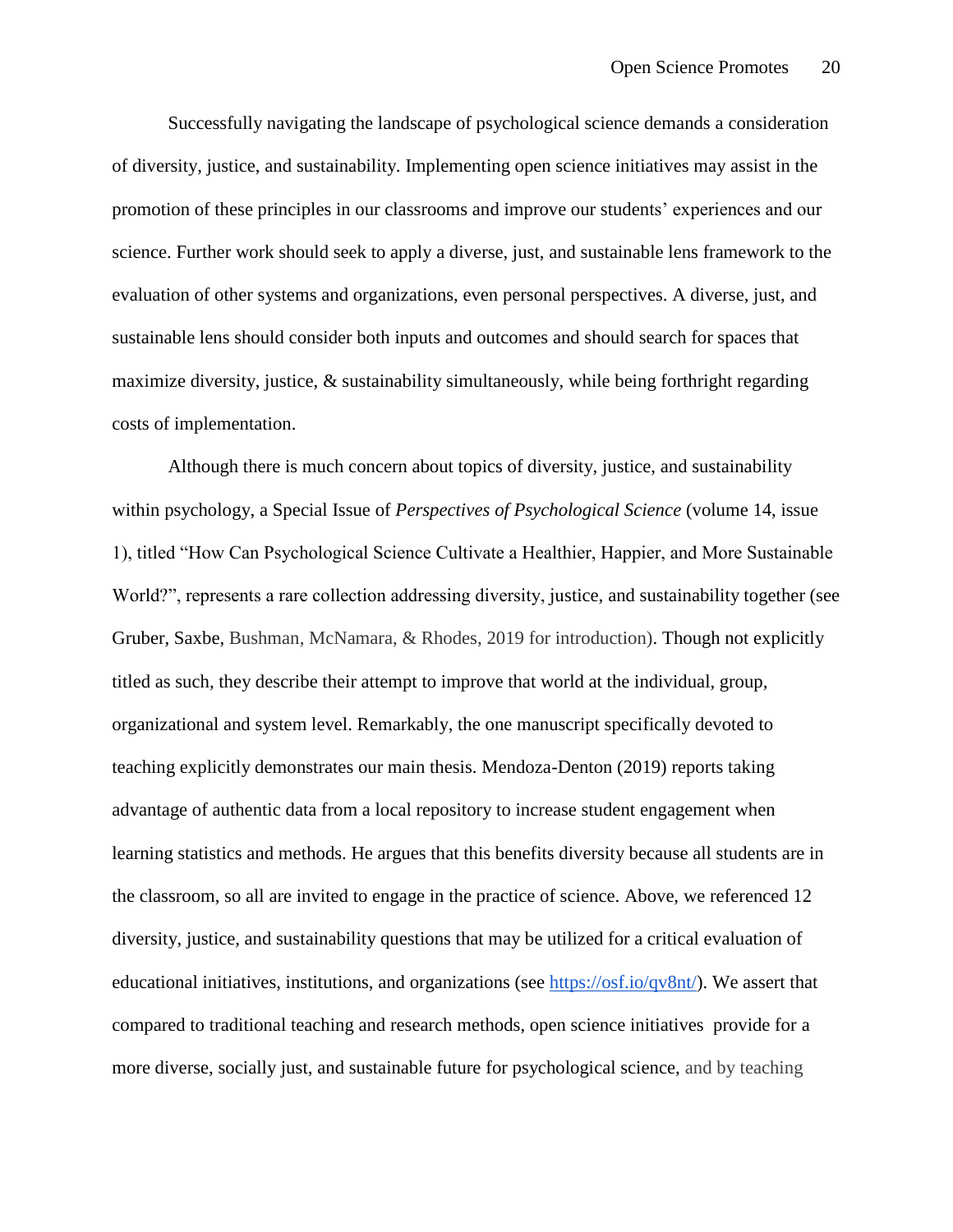diversity, justice, and sustainability to our students, they can carry diversity, justice, and sustainability into the world around them.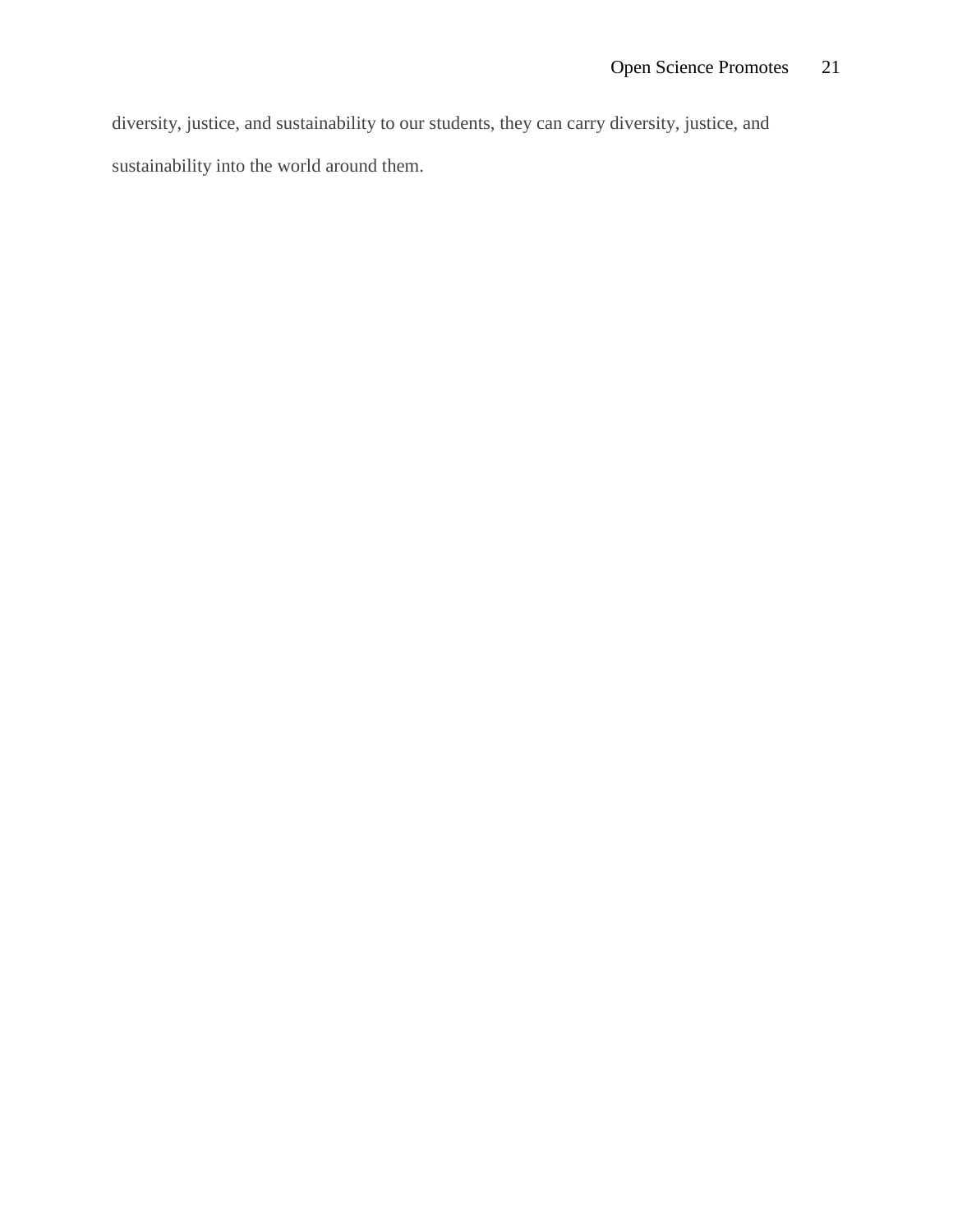#### References

- American Association for the Advancement of Science. (2018). Defining the right to enjoy the benefits of scientific progress and its applications: American scientists' perspectives.
- American Psychological Association. (2013). *APA guidelines for the undergraduate psychology major: Version 2.0.* Retrieved from

<http://www.apa.org/ed/precollege/undergrad/index.aspx>

- American Psychological Association. (n.d.). Ethical Principles of Psychologists and Code of Conduct. Retrieved February 1, 2019, from <https://www.apa.org/ethics/code/index.aspx>
- Acharya, B., Maru, D., Schwarz, R., Citrin, D., Tenpa, J., Hirachan, S., ... & Kohrt, B. (2017). Partnerships in mental healthcare service delivery in low-resource settings: developing an innovative network in rural Nepal. *Globalization and Health*, *13*(1), 2.
- Agyeman, J., & Evans, B. (2004). 'Just sustainability': the emerging discourse of environmental justice in Britain?. *Geographical Journal*, *170*(2), 155-164

[--https://rgs-ibg.onlinelibrary.wiley.com/doi/full/10.1111/j.0016-7398.2004.00117.x](https://rgs-ibg.onlinelibrary.wiley.com/doi/full/10.1111/j.0016-7398.2004.00117.x)

- Alogna, V. K., Attaya, M. K., Aucoin, P., Bahník, Š., Birch, S., Birt, A. R., ... & Buswell, K. (2014). Registered replication report: Schooler and engstler-schooler (1990). *Perspectives on Psychological Science*, *9*(5), 556-578.
- Anderson, C. B., & Bulik, C. M. (2004). Gender differences in compensatory behaviors, weight and shape salience, and drive for thinness. *Eating Behaviors*, *5*(1), 1-11.
- Anderson, L. M., Scrimshaw, S. C., Fullilove, M. T., Fielding, J. E., Normand, J., & Task Force on Community Preventive Services. (2003). Culturally competent healthcare systems: A systematic review. *American Journal of Preventive Medicine*, *24*(3), 68-79.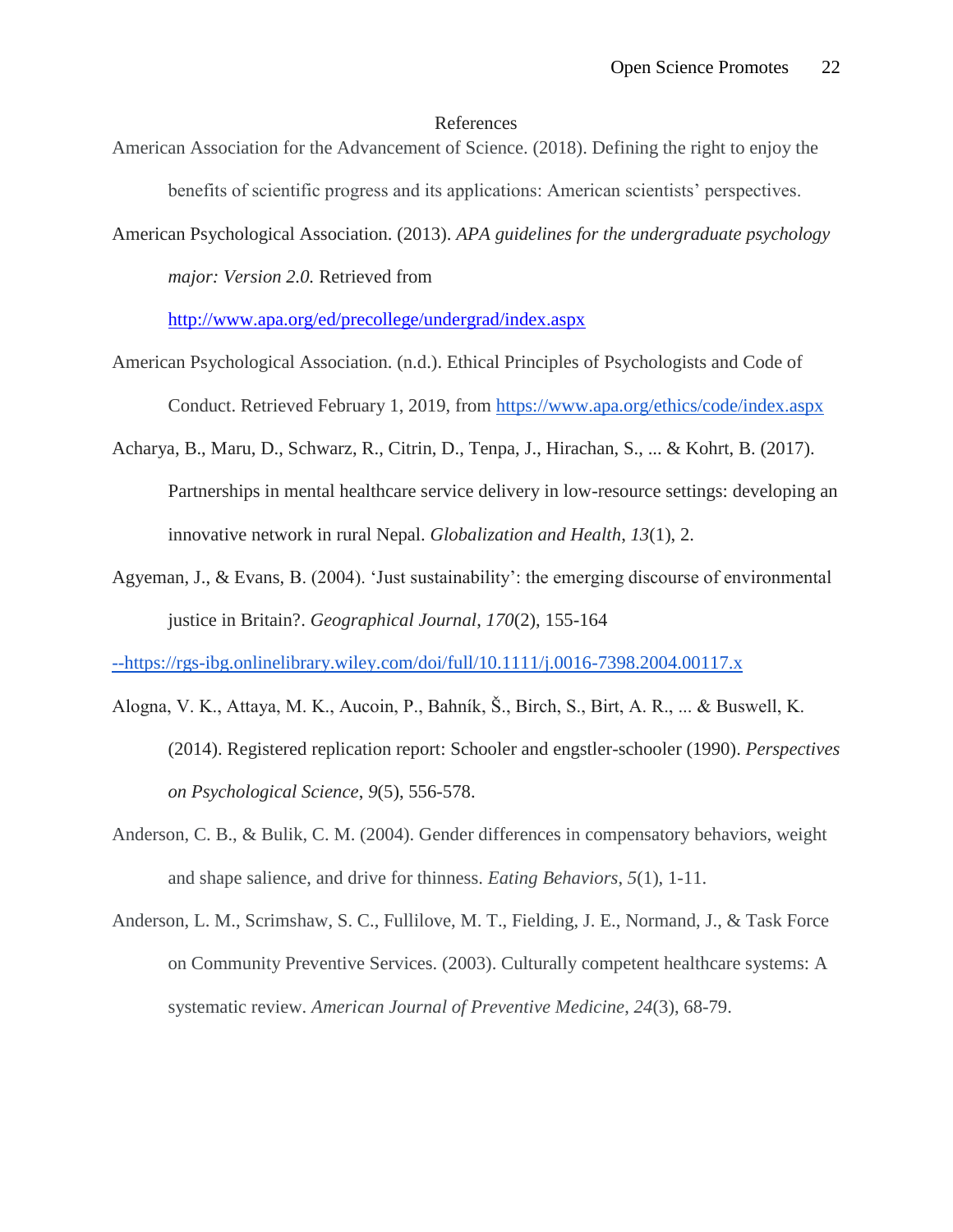- Apfelbaum, E. P., Phillips, K. W., & Richeson, J. A. (2014). Rethinking the baseline in diversity research: Should we be explaining the effects of homogeneity? *Perspectives on Psychological Science*, *9*(3), 235-244.
- Arnett, J. J. (2008). The neglected 95%: why American psychology needs to become less American. *American Psychologist*, *63*(7), 602.

Assembly, U. G. (1948). Universal declaration of human rights. UN General Assembly.

- Auchincloss, L. C., Laursen, S. L., Branchaw, J. L., Eagan, K., Graham, M., Hanauer, D. I., ... & Towns, M. (2014). Assessment of course-based undergraduate research experiences: a meeting report. *CBE—Life Sciences Education*, *13*(1), 29-40.
- Basiago, A. D. (1995). Methods of defining 'sustainability'. *Sustainable Development*, *3,* 109- 119.
- Bannatyne, A. (2015). When Will My Cover Be Blown? The Experience of Imposter Syndrome in Emerging and Early Career Academics/Educators.
- Bennis, W. M., & Medin, D. L. (2010). Weirdness is in the eye of the beholder. *Behavioral and Brain Sciences*, *33*(2-3), 85-86.
- Bergmann, C. (2019, February 6). Email Communication
- Bergmann, C., Frank, M. C., Gonzalez, N., Bergelson, E., Cristia, A., Ferguson, B., … Shukla, M. (2018, July 6). ManyBabies 1: Infant-Directed Speech Preference. Retrieved from osf.io/re95x
- Blake-Beard, S.,Bayne, M.L. Crosby, F.J., & Muller, C.B. (2011). Matching by race and gender in mentoring relationships: Keeping our eye on the prize. *Journal of Social Issues, 67*(3), 622-643. [https://10.1111/j.1540-4560.2011.01717](https://10.0.4.87/j.1540-4560.2011.01717)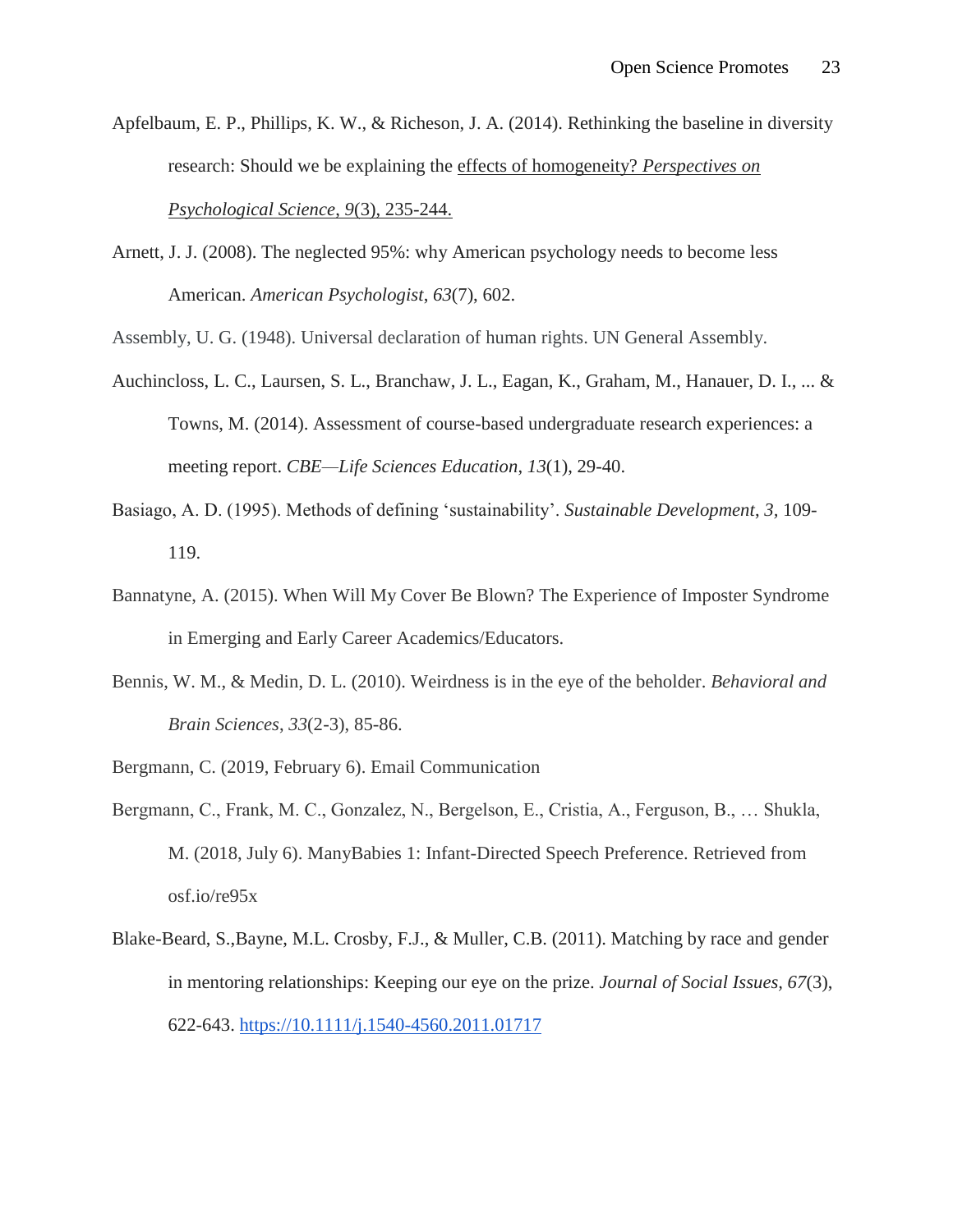- Blohowiak, B. B., Cohoon, J., de-Wit, L., Eich, E., Farach, F. J., Hasselman, F., … DeHaven, A. C. (2018, November 14). Badges to Acknowledge Open Practices. Retrieved from osf.io/tvyxz
- Boesch, C. (2010). Away from ethnocentrism and anthropocentrism: towards a scientific understanding of "what makes us human". *Behavioral and Brain Sciences*, *33*(2-3), 86- 87.
- Bos, A. L., & Schneider, M. C. (2009). Stepping around the brick wall: Overcoming student obstacles in methods courses. *PS: Political Science and Politics*, *42*(2), 375–383. http://dx.doi.org/10.1017/S1049096509090519
- Brach, C., & Fraserirector, I. (2000). Can cultural competency reduce racial and ethnic health disparities? A review and conceptual model. *Medical Care Research and Review*, *57*(1\_suppl), 181-217.
- Brandt, M. J., Ijzerman, H., Dijksterhuis, A., Farach, F. J., Geller, J., Giner-Sorolla, R., ... & Van't Veer, A. (2014). The replication recipe: What makes for a convincing replication? *Journal of Experimental Social Psychology*, *50*, 217-224.
- Breslau, J., Kendler, K. S., Su, M., Gaxiola-Aguilar, S., & Kessler, R. C. (2005). Lifetime risk and persistence of psychiatric disorders across ethnic groups in the United States. *Psychological Medicine*, *35*(3), 317-327.
- Brown, K. M. (2004). Leadership for social justice and equity: Weaving a transformative framework and pedagogy. *Educational Administration Quarterly*, *40*(1), 77-108.
- Burbach, M. E., Matkin, G. S., & Fritz, S. M. (2004). Teaching critical thinking in an introductory leadership course utilizing active learning strategies: A confirmatory study. *College Student Journal*, *38*(3), 482-494.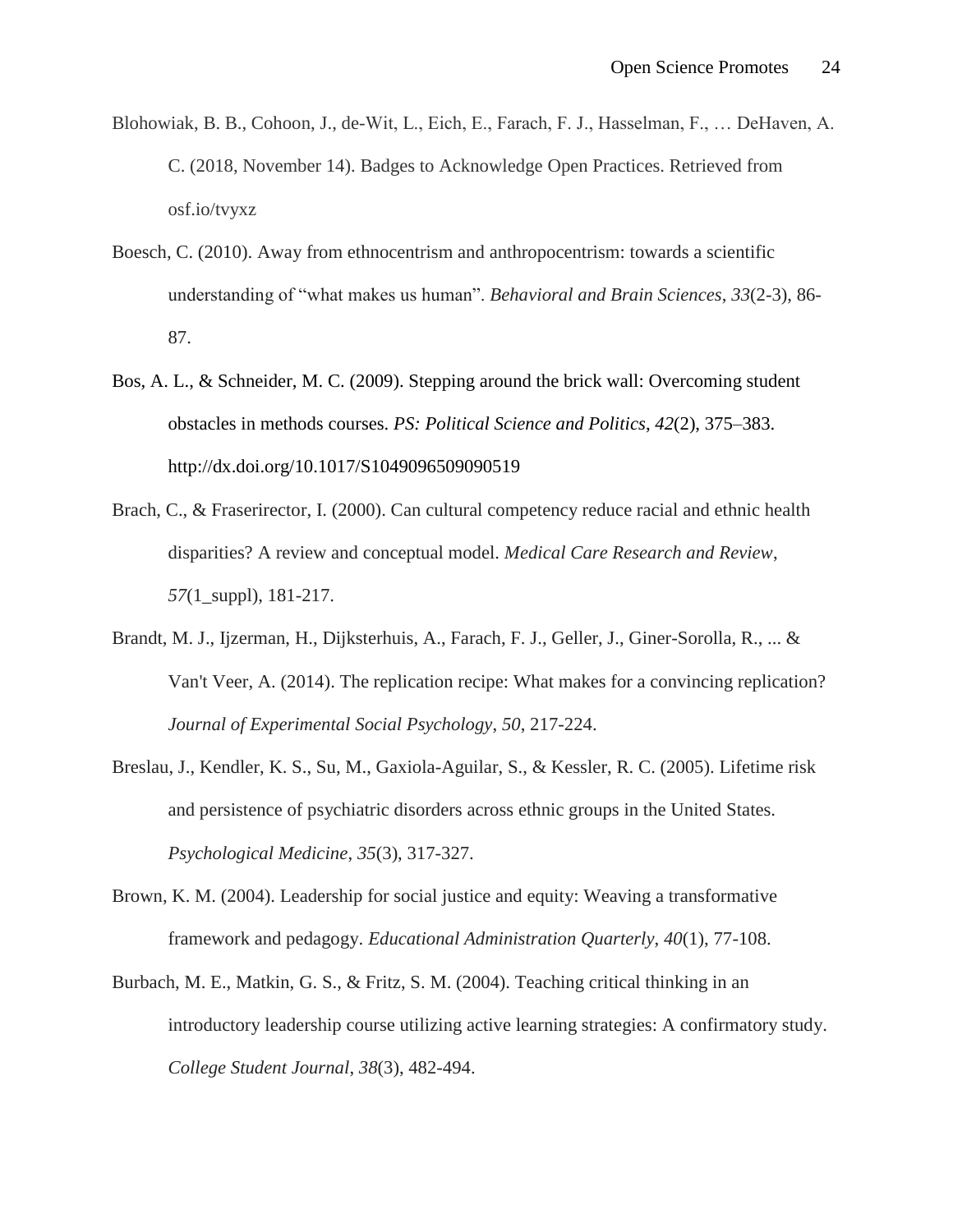- Calin-Jageman, R. J., & Caldwell, T. L. (2014). Replication of the superstition and performance study by Damish, Stoberock, & Mussweiler (2010). *Social Psychology, 45*, 239-245
- Chartier, C. R., Riegelman, A., & McCarthy, R. J. (2018). StudySwap: A platform for interlab replication, collaboration, and resource exchange. *Advances in Methods and Practices in Psychological Science*, *1*(4), 574-579.
- Chugh, D., & Bazerman, M. H. (2007). Bounded awareness: what you fail to see can hurt you. *Mind & Society*, *6*(1), 1-18. doi:10.1007/s11299-006-0020-4
- Cohen, L. M., Morgan, R. D., DiLillo, D., & Flores, L. Y. (2003). Why was my major professor so busy? Establishing an academic career while pursuing applied work. *Professional Psychology: Research and Practice*, *34*(1), 88.
- Cumming, G. (2013). *Understanding the new statistics: Effect sizes, confidence intervals, and meta-analysis*. Routledge.
- Cundiff, J. L. (2012). Is mainstream psychological research 'womanless' and 'raceless'? An updated analysis. *Sex Roles, 67*, 158*–*173.<https://doi.org/10.1007/s11199-012-0141-7>
- Conners, F. A., McCown, S. M., & Roskos-Ewoldson, B. (1998). Unique challenges in teaching undergraduates statistics. *Teaching of Psychology, 25*(1), 40-42.
- Craig, M. A., Rucker, J. M., & Richeson, J. A. (2018). The pitfalls and promise of increasing racial diversity: Threat, contact, and race relations in the 21st century. *Current Directions in Psychological Science*, *27*(3), 188–193. <https://doi.org/10.1177/0963721417727860>
- Deutsch, M. (1985). *Distributive justice: A social-psychological perspective*. New Haven, CT: Yale University Press.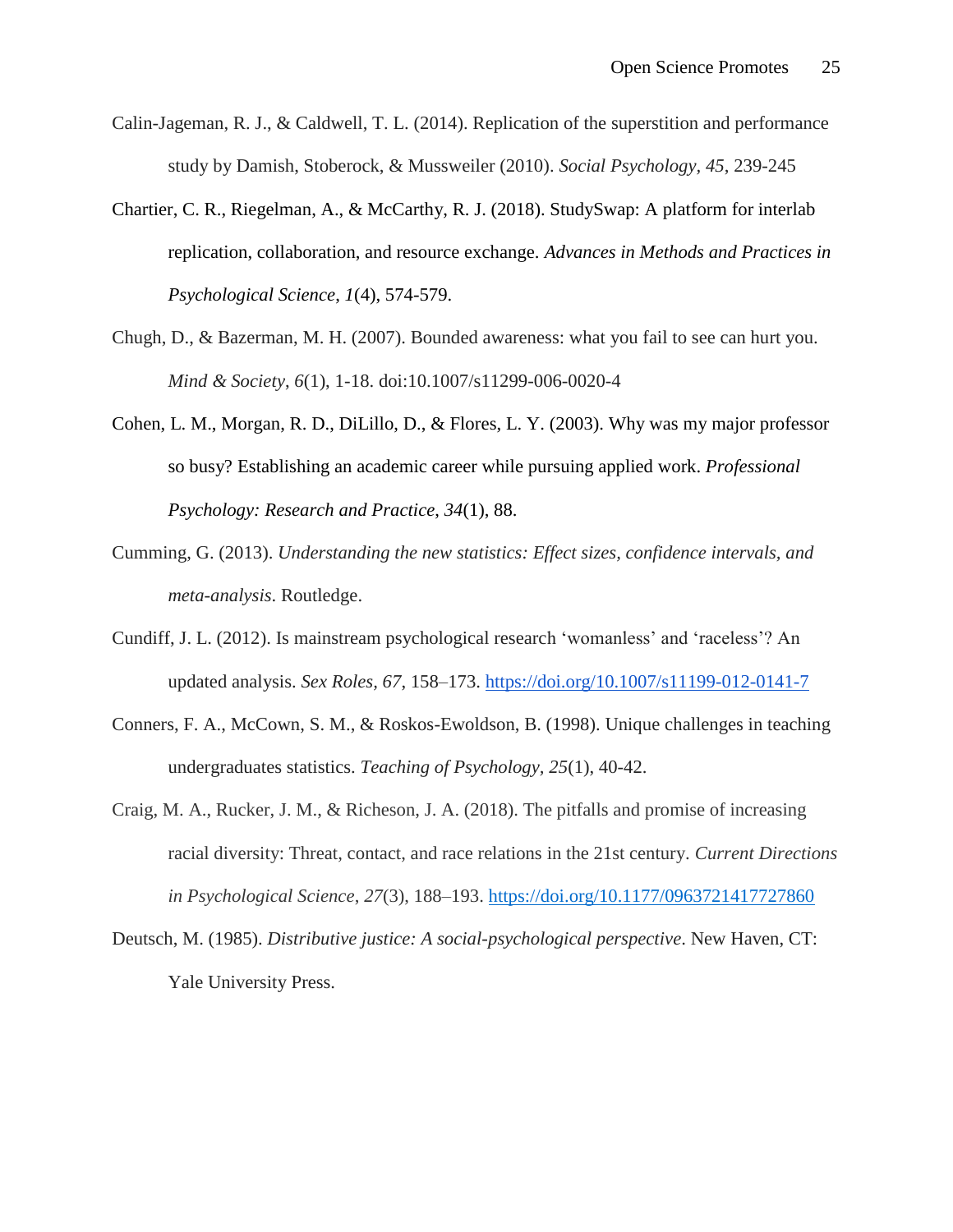- Duarte, J. L., Crawford, J. T., Stern, C., Haidt, J., Jussim, L., & Tetlock, P. E. (2015). Political diversity will improve social psychological science. *Behavioral and Brain Sciences, 38*, 1–58. doi:10.1017/S0140525X14000430
- Dwight-Johnson, M., Sherbourne, C. D., Liao, D., & Wells, K. B. (2000). Treatment preferences among depressed primary care patients. *Journal of General Internal Medicine*, *15*(8), 527-534.
- Eagly, A. H., & Miller, D. I. (2016). Scientific eminence: Where are the women*? Perspectives on Psychological Science, 11,* 899-904
- Ebersole, C. R., Andrighetto, L., Casini, E., Chiorri, C., Dalla Rosa, A., Domaneschi, F., & Vianello, M., (conditional acceptance, 2018). Many Labs 5: Registered Replication Report of Payne, Burkley, & Stokes (2008), Study 4
- Ebersole, C. R., Atherton, O. E., Belanger, A. L., Skulborstad, H. M., Allen, J. M., Banks, J. B., …, & Nosek, B. A. (2016). Many Labs 3: Evaluating participant pool quality across the academic semester via replication. *Journal of Experimental Social Psychology*, *67*, 68-82.
- Edlund, M. J., Wang, P. S., Berglund, P. A., Katz, S. J., Lin, E., & Kessler, R. C. (2002). Dropping out of mental health treatment: patterns and predictors among epidemiological survey respondents in the United States and Ontario. *American Journal of Psychiatry*, *159*(5), 845-851.
- Evans, G. L., & Cokley, K. O. (2008). African American women and the academy: Using career mentoring to increase research productivity. *Training and Education in Professional Psychology*, *2*(1), 50.
- Faas, C., McFall, J., Peer, J., Schmolesky, M. T., Chalk, H., Hermann, A., Chopik, W. J., Leighton, D. C., Lazzara, J., Kemp, A., DiLillo, V., & Grahe, J. (2019). Emerging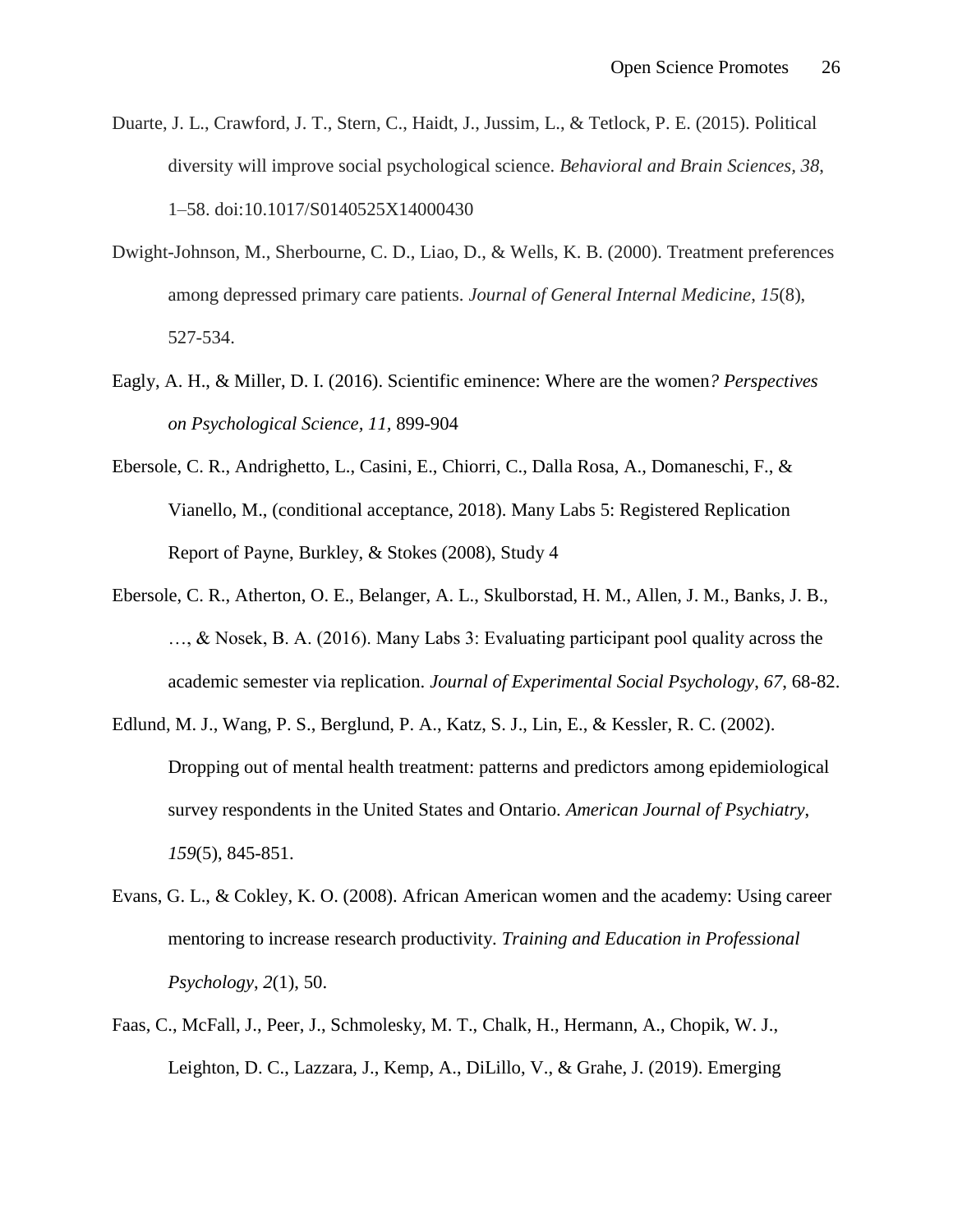Adulthood MoA/IDEA-8 Scale Characteristics from Multiple Institutions. *Emerging Adulthood.*

- Fausto-Sterling, A. (1985). The new research on women: How does it affect the natural sciences. *Women's Studies Quarterly*, *1985*, 30-32. doi:10.2307/40003572
- Fine, M. (2019). Science and justice: A fragile, fraught, and essential relationship. *Perspectives on Psychological Science*, *14*(1), 85–90.<https://doi.org/10.1177/1745691618794922>
- Fisher, C. B., Hoagwood, K., Boyce, C., Duster, T., Frank, D. A., Grisso, T., ... & Trimble, J. E. (2002). Research ethics for mental health science involving ethnic minority children and youths. *American Psychologist, 57*(12), 1024.
- Fiske, S. T. (2010). Venus and Mars or down to Earth: Stereotypes and realities of gender differences. *Perspectives on Psychological Science*, *5*(6), 688-692.
- Frank, M. C., Bergelson, E., Bergmann, C., Cristia, A., Floccia, C., Gervain, J., ... & Lew‐ Williams, C. (2017). A collaborative approach to infant research: Promoting reproducibility, best practices, and theory‐building. *Infancy*, *22*(4), 421-435.
- Gasser, C. E., & Shaffer, K. S. (2014). Career development of women in academia: Traversing the leaky pipeline. *The Professional Counselor, 4*, 332*–*352[.](https://doi.org/10.15241/ceg.4.4.332) <https://doi.org/10.15241/ceg.4.4.332>
- Galassi, J. P., Brooks, L., Stoltz, R. F., & Trexler, K. A. (1986). Research training environments and student productivity: An exploratory study. *The Counseling Psychologist, 14*(1), 31- 36.
- Galtung, J. (1969). Violence, peace, and peace research. *Journal Of Peace Research*, *6*(3), 167- 191. doi:10.1177/002234336900600301

Gernsbacher, M. A. (2007). The eye of the beholder. *APS observer*, *20*(1), 5.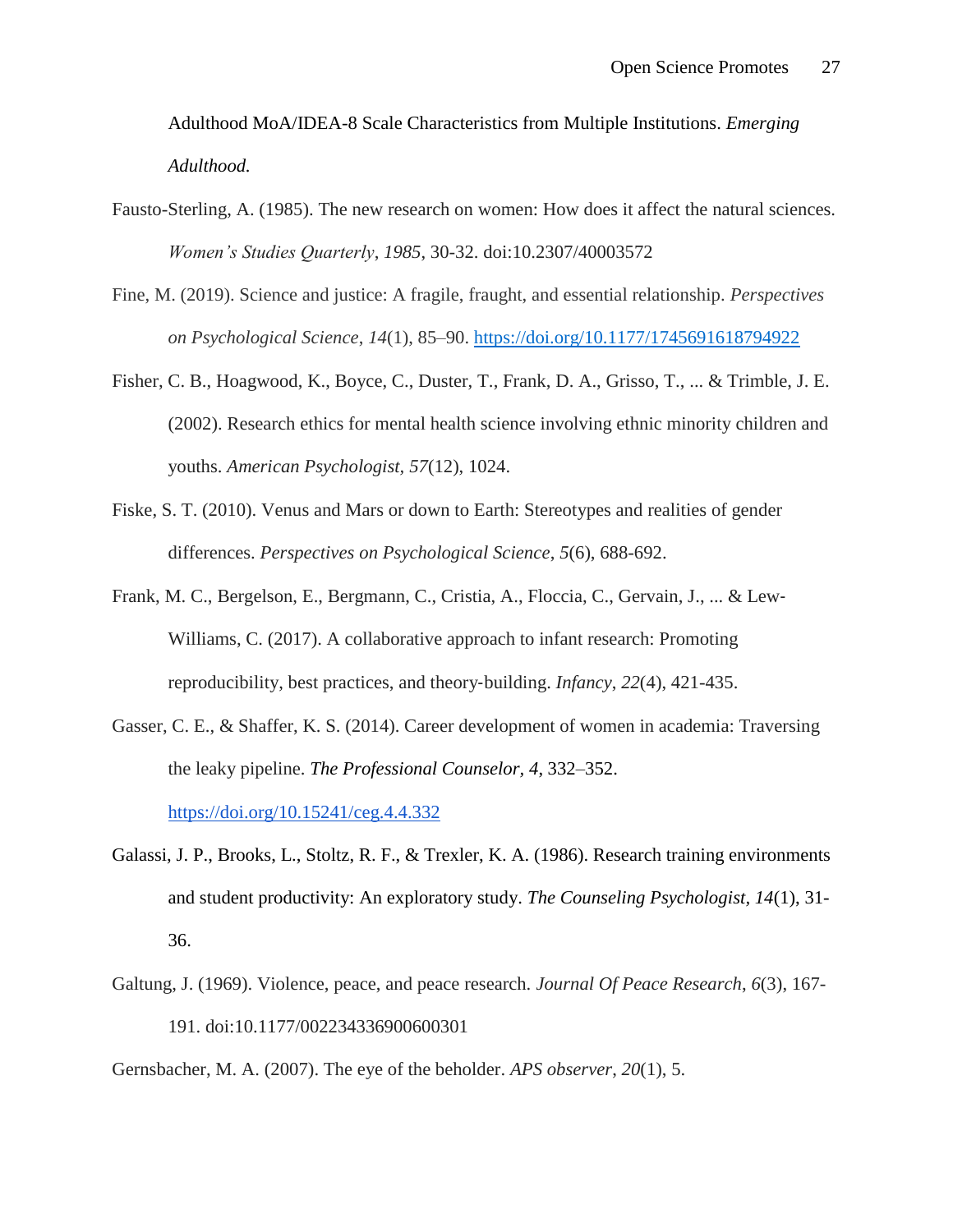- Gernsbacher, M. (2010). Stigma from psychological science: Group differences, not deficitsintroduction to stigma special section. *Perspectives on Psychological Science*, *5*(6), 687.
- Ghelfi, E., Christopherson, C. D., Urry, H. L., Lenne, R. L., Legate, N., Fischer, M. A., et al. (2018). Reexamining the effect of gustatory disgust on moral judgment: a multi-lab direct replication of Eskine, Kacinik, and Prinz (2011). *PsyArXiv.* doi: 10.31234[/osf.io/349pk](http://osf.io/349pk)
- Giner-Sorolla, R. (2012). Science or art? How aesthetic standards grease the way through the publication bottleneck but undermine science. *Perspectives on Psychological Science*, *7*(6), 562-571.
- Good, J. J., Keeley, J. W., Leder, S., Afful, S. E., & Stiegler-Balfour, J. J. (2013). Supporting our junior faculty: Assessing the concerns and needs of early career psychologists. *Teaching of Psychology*, *40*(4), 340-345.
- Grahe, J. E. (2017). Authentic research projects benefit students, their instructors, and science. In R. Obeid, A. Schwartz, C. Shane-Simpson, & P. J. Brooks (Eds.) *How We Teach Now: The GSTA Guide to Student-Centered Teaching.* Retrieved from the Society for the Teaching of Psychology web site: <http://teachpsych.org/ebooks/howweteachnow>
- Grahe, J. (2018). Another step towards scientific transparency: Requiring research materials for publication. *The Journal of Social Psychology*, *158*(1), 1.
- Grahe, J.E., Chalk, H.M., Cramblet Alvarez, L.D., Faas, C.S., Hermann, A.D., & McFall, J.P. (2018). Emerging Adulthood Measured at Multiple Institutions 2: The data. *Journal of Open Psychology Data 6*(1), 4. DOI:<http://doi.org/10.5334/jopd.38>
- Grahe, J. E, Guillaume, E., & Rudmann, J. (2014). [Students collaborate to advance science: The](http://www.cur.org/assets/1/23/Winter2013_v34.2_Grahe.Guilaume.Rudmann.pdf)  [International Situations Project.](http://www.cur.org/assets/1/23/Winter2013_v34.2_Grahe.Guilaume.Rudmann.pdf) *CUR Quarterly-Online, 34* (2), 4-9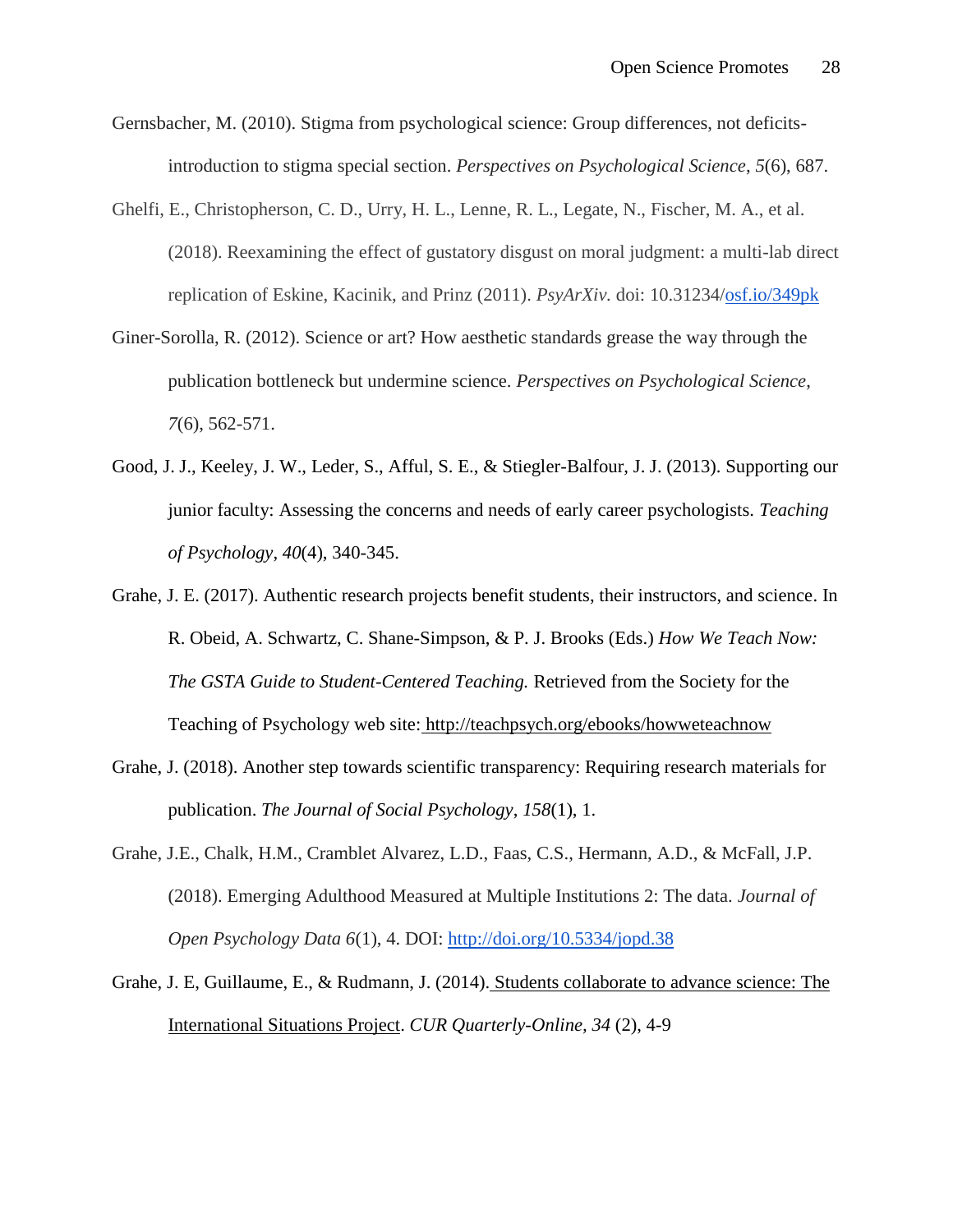- Grahe, J. E., IJzerman, H., Brandt, M., Cohoon, J (March, 2014). [Replication education.](https://www.psychologicalscience.org/index.php/publications/observer/2014/march-14/replication-education.html) *APS Observer*. <https://www.psychologicalscience.org/observer/replication-education>
- Grahe, J. E., Reifman, A., Herman, A., Walker, M., Oleson, K., Nario-Redmond, M. & Wiebe, R. (2012). Harnessing the undiscovered resource of student research projects. *Perspectives on Psychological Science.* DOI: 10.1177/1745691612459057

Grahe, J. E. (2019, January 7). OSF in the Classroom. Retrieved from osf.io/cu9na

- Griner, D., & Smith, T. B. (2006). Culturally adapted mental health interventions: A metaanalytic review. *Psychotherapy: Theory, Research, Practice & Training*, *43*, 531-548.
- Grobman, L. (2009). The student scholar:(Re) negotiating authorship and authority. *College Composition and Communication*, *61*(1), W175-W196.
- Gruber, J., Saxbe, D., Bushman, B. J., McNamara, T., & Rhodes, M. (2019). How can psychological science contribute to a healthier, happier, and more sustainable world? *Perspectives on Psychological Science*, *14*(1), 3–6. <https://doi.org/10.1177/1745691618821624>
- Hagger, M.S., et al. (2016). A multilab preregistered replication of the ego-depletion effect. *Perspectives in Psychological Science, 11*(4). 546-573. doi: https://10.1177/1745691616652873.
- Hall, B. F., Wagge, J. R., Pfuhl, G., Stieger, S., Vergauwe, E., IJzerman, H., Monteiro Sampaio, W., …, & Grahe, J. E., (2019). Registered Replication Report: Turri, Buckwalter, & Blouw (2015). Under Review Hardin, G. (1968). The Tragedy of the Commons. *Science, New Series, 162* (3859) (Dec. 13, 1968), pp. 1243-1248.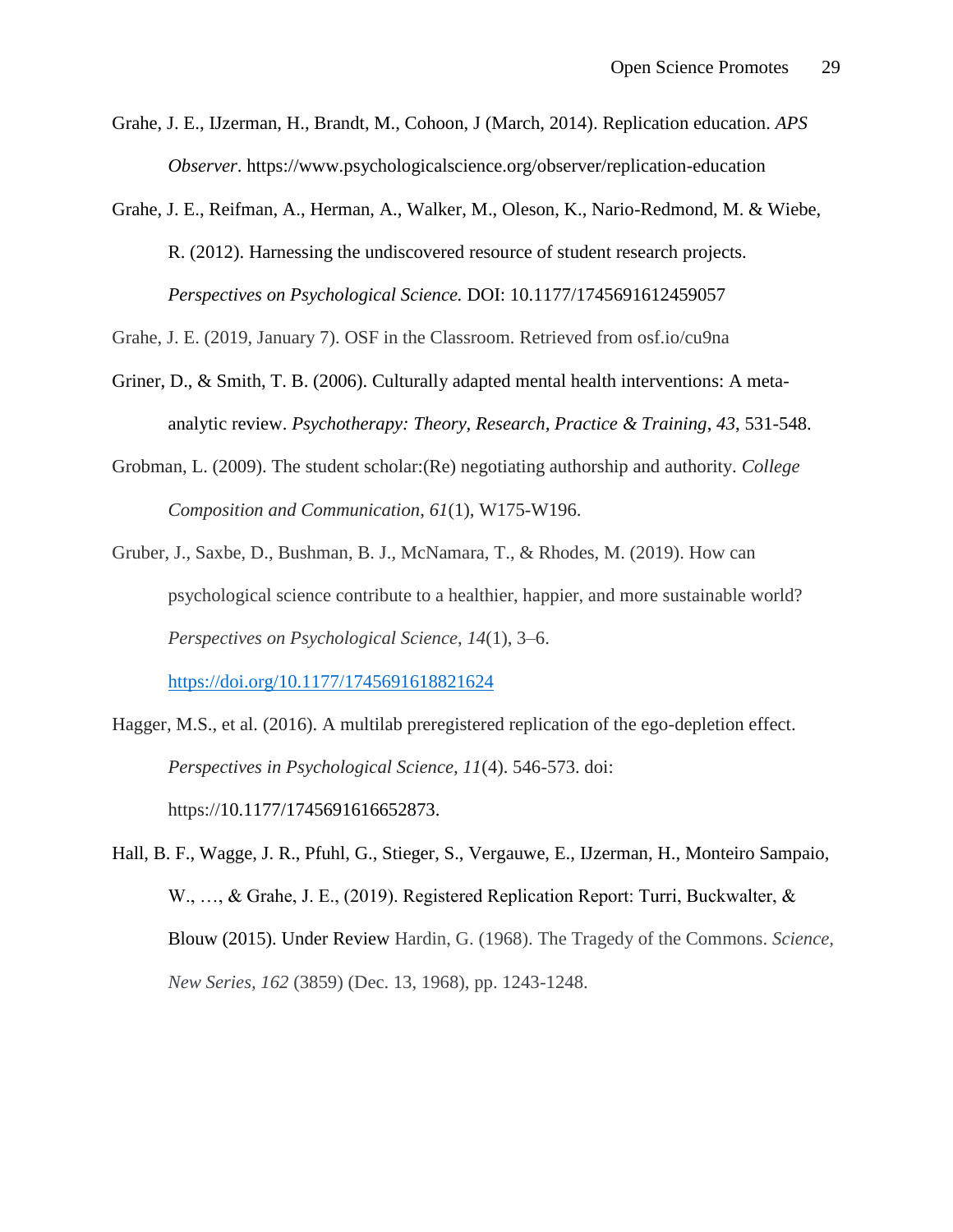- Hart Research Associates (2013). *[It takes more than a major: Employer priorities for college](http://www.aacu.org/leap/documents/2013_EmployerSurvey.pdf)  learning and student success. [An online survey among employers conducted on behalf of](http://www.aacu.org/leap/documents/2013_EmployerSurvey.pdf)  [the Association of American Colleges and Universities](http://www.aacu.org/leap/documents/2013_EmployerSurvey.pdf)*. Washington, D.C.
- Hart Research Associates (2018). *Fulfilling the American Dream: Liberal education and the future of the work.* Association of American Colleges and Universities. Retrieved from: <https://www.aacu.org/sites/default/files/files/LEAP/2018EmployerResearchReport.pdf>
- Harrison, M., Dunbar, D., Ratmansky, L., Boyd, K., & Lopatto, D. (2011). Classroom-based science research at the introductory level: changes in career choices and attitude. *CBE— Life Sciences Education*, *10*(3), 279-286.
- Henrich, J., Heine, S. J., & Norenzayan, A. (2010). The weirdest people in the world?. *Behavioral and Brain Sciences*, *33*(2-3), 61-83.
- Hesse, B. W. (2018). Can psychology walk the walk of open science?. *American Psychologist*, 73(2), 126.
- Horrell, S. C. V. (2008). Effectiveness of cognitive-behavioral therapy with adult ethnic minority clients: A review. *Professional Psychology: Research and Practice*, 39(2), 160.
- Huddart Kennedy, E., Krahn, H., & Krogman, N. T. (2015). Are we counting what counts? A closer look at environmental concern, pro-environmental behaviour, and carbon footprint. *Local Environment*, 20(2), 220-236.
- Iiyoshi, T. & Richardson, M.S. (2008). *Opening up education*, https://mitpress.mit.edu/books/opening-education
- IJzerman, H., Brandt, M. J., & Grahe, J. E. (2018, January 16). How to make replications mainstream. (in press at *Brain & Behavioral Sciences*). Retrieved from psyarxiv.com/rwufg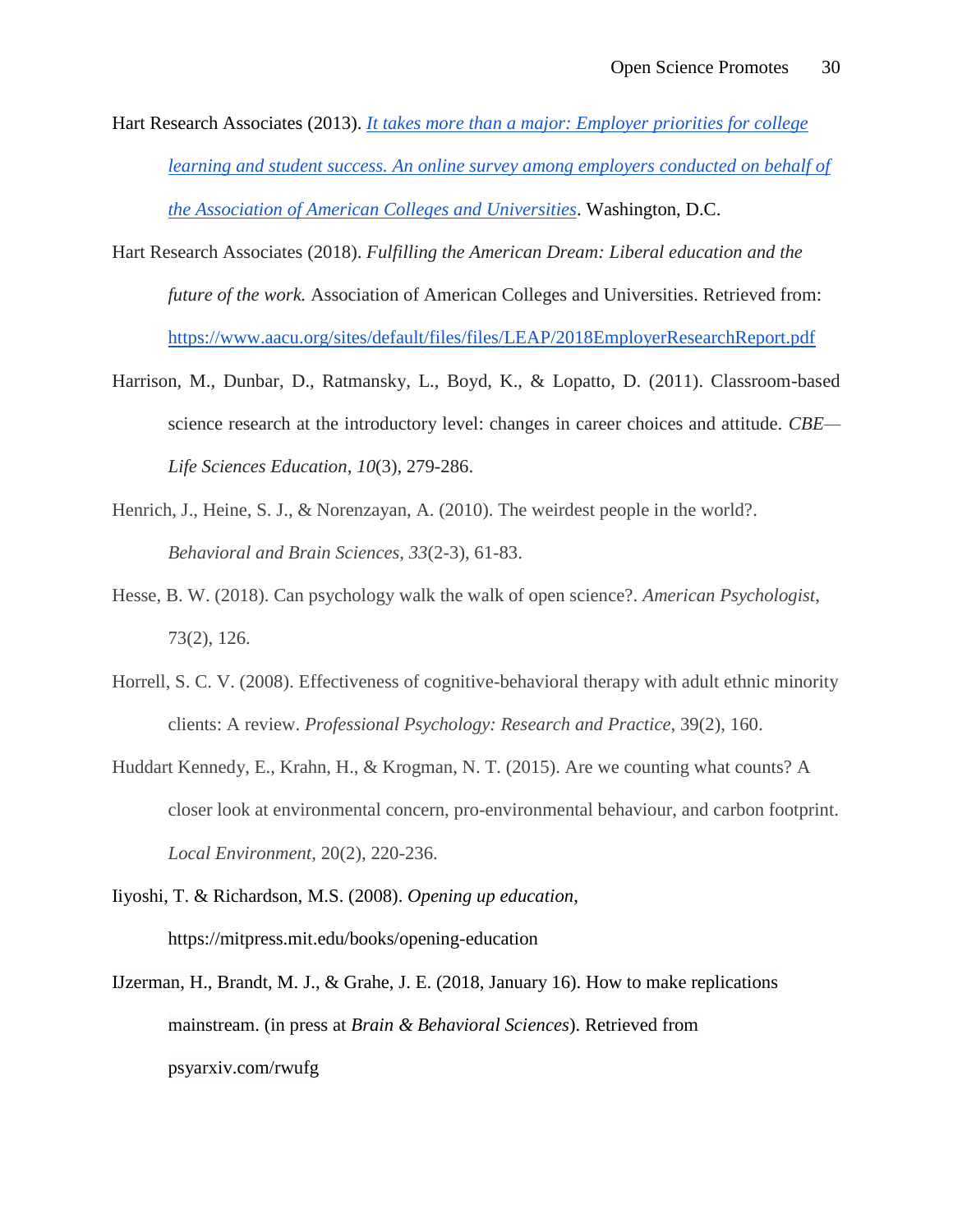Intemann, K. (2009). Why diversity matters: Understanding and applying the diversity component of the National Science Foundation's Broader Impacts Criterion. *Social Epistemology*, *23*(3-4), 249-266. doi:10.1080/02691720903364134

- Jones, J. M. (2019). Doing diversity: Creating spaces, opportunities, and change. *Perspectives on Psychological Science*, *14*(1), 43–48.<https://doi.org/10.1177/1745691618803637>
- Jones, J. M. (2010). I'm white and you're not: The value of unraveling ethnocentric science. *Perspectives on Psychological Science*, *5*(6), 700-707.
- Karukstis, K. K. (2010). Multiple approaches to transformative research. In K. K. Karukstis & N. H. Hensel (Eds.), *Transformative research at predominately undergraduate institutions* (pp. 21–34). Washington, DC: Council on Undergraduate Research.
- Kidwell, M. C., Lazarević, L. B., Baranski, E., Hardwicke, T. E., Piechowski, S., Falkenberg, L. S., ... & Errington, T. M. (2016). Badges to acknowledge open practices: A simple, lowcost, effective method for increasing transparency. *PLoS Biology*, *14*(5), e1002456.
- Klein, R. A., Cook, C. L., Ebersole, C. R., Nosek, B. A. & Ratliff, K. A. (in prep). Many Labs 4: Investigating effects of expertise in a mortality salience paradigm.
- Klein, R. A., Ratliff, K. A., Vianello, M., Adams Jr, R. B., Bahník, Š., Bernstein, M. J., ... & Cemalcilar, Z. (2014). Investigating variation in replicability. *Social Psychology*, *45*, 142- 152. DOI: 10.1027/1864-9335/a000178.
- Klein, R. A., Vianello, M., Hasselman, F., Adams, B. G., Adams, R. B., Alper, S., …, & Nosek, B. A. (in press). Many labs 2: Investigating variation in replicability across sample and setting. *Advances in Methods and Practices in Psychological Science.*
- Kniffin, K. M., & Hanks, A. S. (2018). The trade-offs of teamwork among STEM doctoral graduates. *American Psychologist*, *73*(4), 420.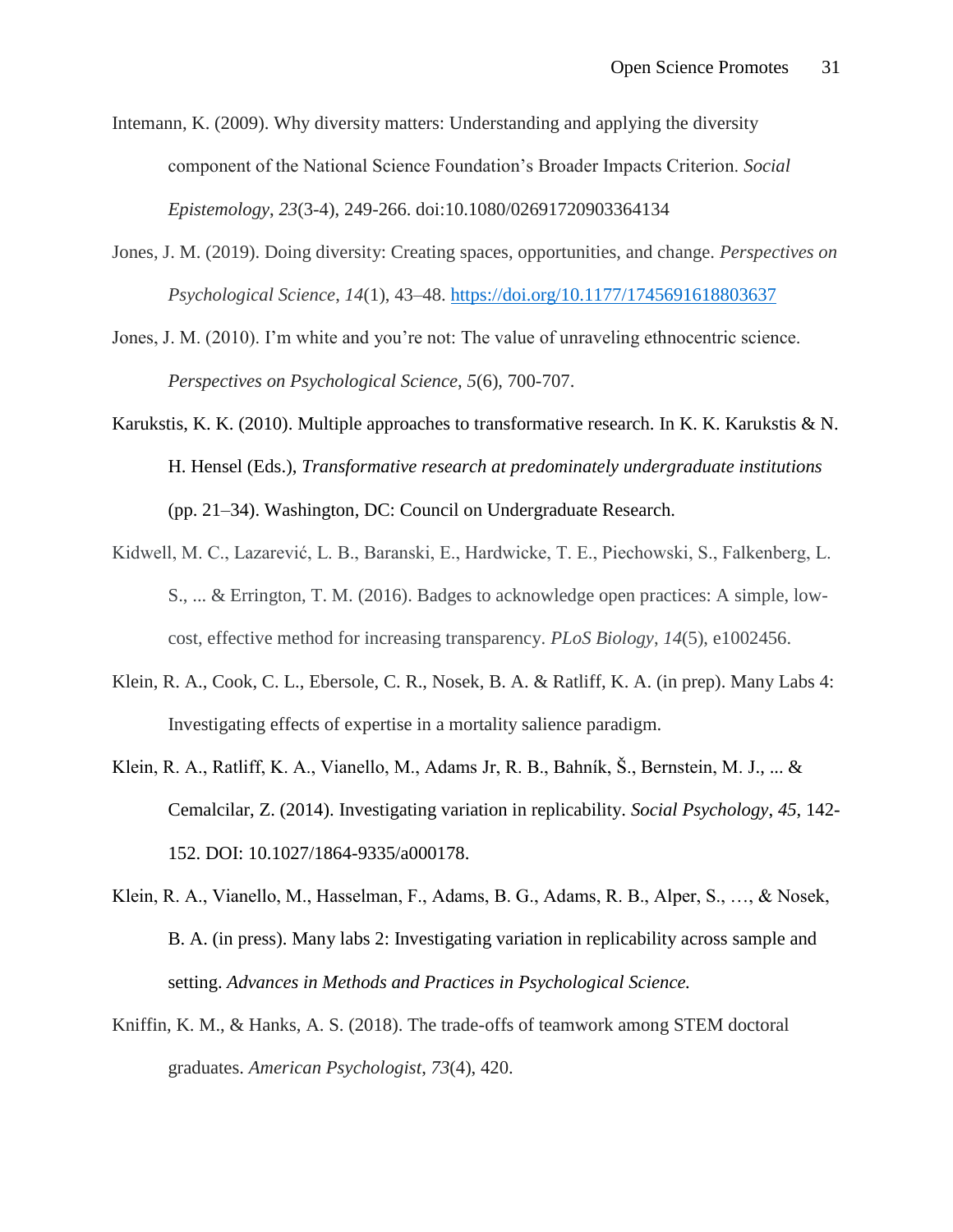- Kohn, R., Saxena, S., Levav, I., & Saraceno, B. (2004). The treatment gap in mental health care. *Bulletin of the World health Organization*, *82*, 858-866.
- Kuther, T. L. (September, 2013). What employers seek in job applicants: You've got what they want. *Psychology Student Network.* Retrieved from:

<https://www.apa.org/ed/precollege/psn/2013/09/job-applicants>

- Kyvik, S., & Smeby, J. C. (1994). Teaching and research. The relationship between the supervision of graduate students and faculty research performance. *Higher Education*, *28*(2), 227-239.
- Lackritz, J. R. (2004). Exploring burnout among university faculty: Incidence, performance, and demographic issues. *Teaching and Teacher Education*, *20*(7), 713-729.
- Lane, K. A., Urry, H. L., Arnal, J. D., Calin-Jageman, R., DeBruine, L. M., Kothe, E. J., … Vanman, E. J. (2018, June 25). Teaching replicable and reproducible science. Retrieved from osf.io/x7d45
- Lehmann, G. K., Elliot, A. J., & Calin-Jageman, R. J. (2018). Meta-analysis of the effect of red on perceived attractiveness. *Evolutionary Psychology*, *16*(4), 1474704918802412.
- Leighton, D. C., Legate, N., LePine, S., Anderson, S. F., and Grahe, J. (2018). Self-esteem, selfdisclosure, self-expression, and connection on facebook: a collaborative replication metaanalysis. *Psi Chi J. Psychol. Res.* 23, 98–109. doi: 10.24839/2325-7342.JN23.2.98
- Lesser, I. M., Castro, D. B., Gaynes, B. N., Gonzalez, J., Rush, A. J., Alpert, J. E., ... & Wisniewski, S. R. (2007). Ethnicity/race and outcome in the treatment of depression: results from STAR\* D. *Medical care*, 1043-1051.
- Leventhal, G. S. (1980). What should be done with equity theory? New approaches to the study of fairness in social relationships. In K. J. Gergen, M. S. Greenberg, & R. H. Willis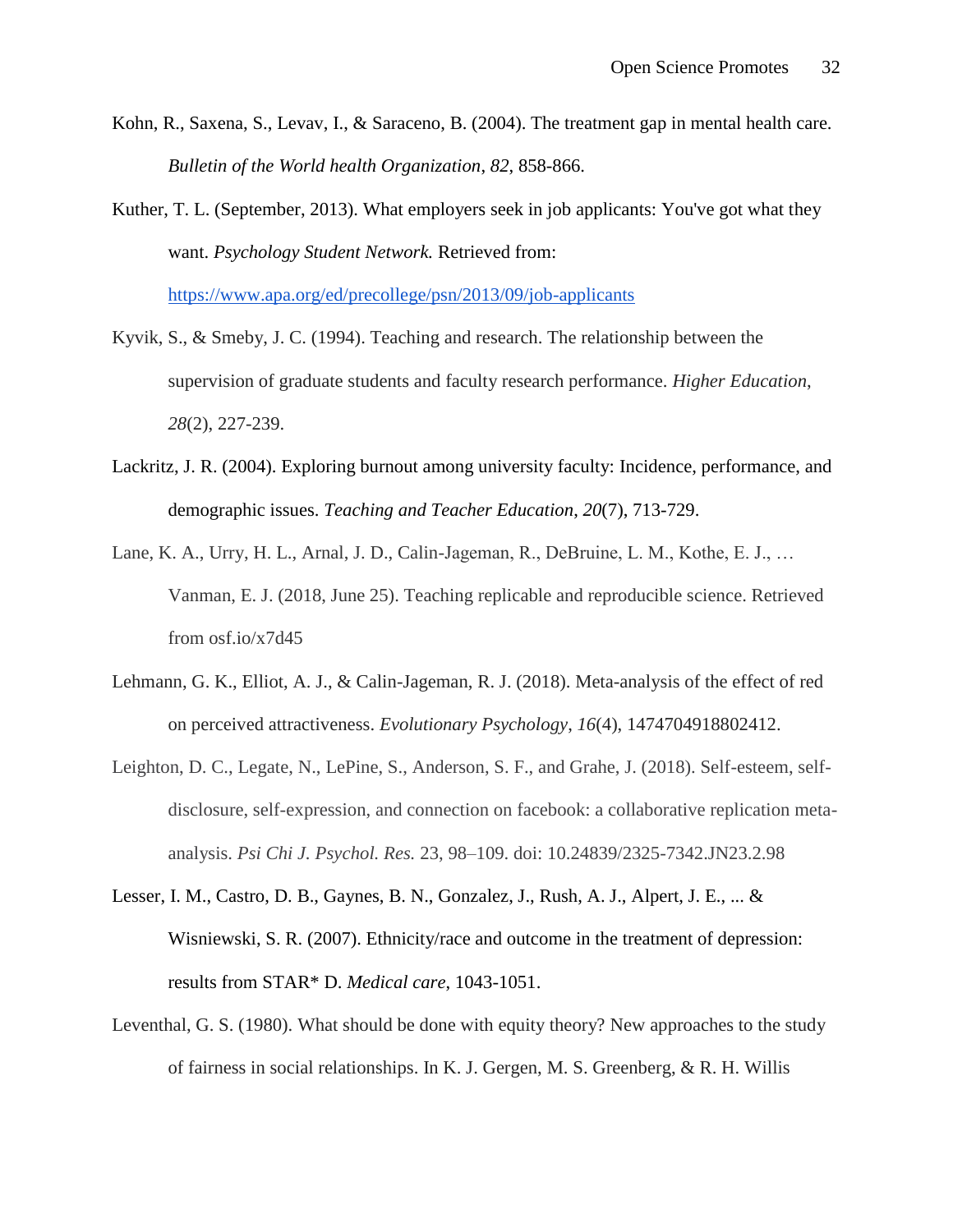(Eds.), *Social exchange: Advances in theory and research* (pp. 27-55). New York: Plenum. doi:10.1007/978-1-4613-3087-5\_2

- Lind, E. A., & Tyler, T.R, (1988). The social psychology of procedural justice. *Critical Issues in Social Justice*, DOI10.1007/978-1-4899 -2115-4\_7
- Linn, M. C., Palmer, E., Baranger, A., Gerard, E., & Stone, E. (2015). Undergraduate research experiences: Impacts and opportunities. *Science*, *347*(6222), 1261757.
- Longino, H. E. (1990). *Science as social knowledge: Values and objectivity in scientific inquiry*. Princeton University Press.
- Longino, H. (2016). The social dimensions of scientific knowledge. Retrieved fro[m](https://plato.stanford.edu/entries/scientific-knowledge-social/) <https://plato.stanford.edu/entries/scientific-knowledge-social/>
- Lopatto, D. (2008). Exploring the benefits of undergraduate research experiences: The SURE survey.
- Machery, E. (2010). Explaining why experimental behavior varies across cultures: A missing step in "The weirdest people in the world?". *Behavioral and Brain Sciences*, *33*(2-3), 101-102.
- Majumdar, B., Browne, G., Roberts, J., & Carpio, B. (2004). Effects of cultural sensitivity training on health care provider attitudes and patient outcomes*. Journal of Nursing Scholarship*, 36(2), 161-166.
- ManyBabies Consortium (accepted pending data collection). Quantifying sources of variability in infancy research using the infant-directed speech preference. *Advances in Methods and Practices in Psychological Science.*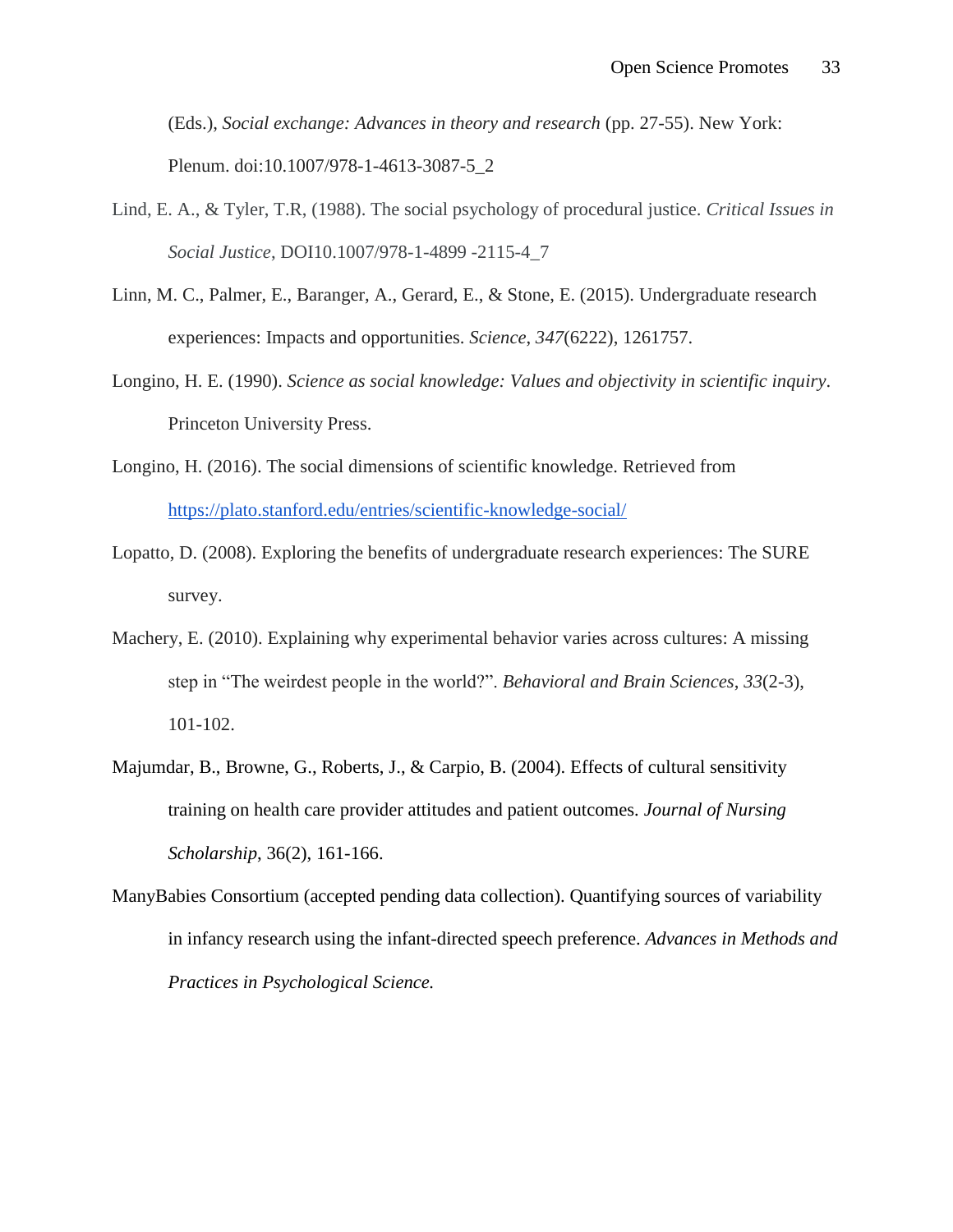- Markowitz, J. C., Spielman, L. A., Sullivan, M., & Fishman, B. (2000). An exploratory study of ethnicity and psychotherapy outcome among HIV positive patients with depressive symptoms. *Journal of Psychotherapy Practice and Research*, 9, 226–231.
- Markus, H., Steele, C., & Steele, D. (2000). Colorblindness as a barrier to inclusion: Assimilation and nonimmigrant minorities. *Daedelus*, 129(4), 233-263.
- Martusewicz, R. A., Edmundson, J., & Lupinacci, J. (2014). *Ecojustice education: Toward diverse, democratic, and sustainable communities*. Routledge.
- Mastroberardino, M. (2018, February). Through the eyes of an undergraduate student: I was part of ManyBabies, an international collaboration project. CogTales[.](https://cogtales.wordpress.com/2018/02/16/through-the-eyes-of-an-undergraduate-student-i-was-part-of-manybabies-an-international-collaboration-project/)

[https://cogtales.wordpress.com/2018/02/16/through-the-eyes-of-an-undergraduate](https://cogtales.wordpress.com/2018/02/16/through-the-eyes-of-an-undergraduate-student-i-was-part-of-manybabies-an-international-collaboration-project/)[student-i-was-part-of-manybabies-an-international-collaboration-project/](https://cogtales.wordpress.com/2018/02/16/through-the-eyes-of-an-undergraduate-student-i-was-part-of-manybabies-an-international-collaboration-project/)

- McCarthy, R. J., Skowronski, J. J., Verschuere, B., Meijer, E. H., Jim, A., Hoogesteyn, K., ... & Barbosa, F. (2018). Registered replication report on Srull and Wyer (1979). *Advances in Methods and Practices in Psychological Science*, 1(3), 321-336.
- McIntyre, K. P., & Le, B. (2018, June 13). OSL/PT Preregistration Template. <https://doi.org/10.17605/OSF.IO/N39TR>
- Medin, D., Bennis, W., & Chandler, M. (2010). Culture and the home-field disadvantage. *Perspectives on Psychological Science*, *5*(6), 708-713.
- Mendoza-Denton, R. (2019). I Also Teach. *Perspectives on Psychological Science*, *14*(1), 101– 104.<https://doi.org/10.1177/1745691618814773>
- Moore, K.S., & Donohue, R. (2014) Providing undergraduate research experience through replication. Poster presented at the Council on Undergraduate Research Conference, Washington, D.C.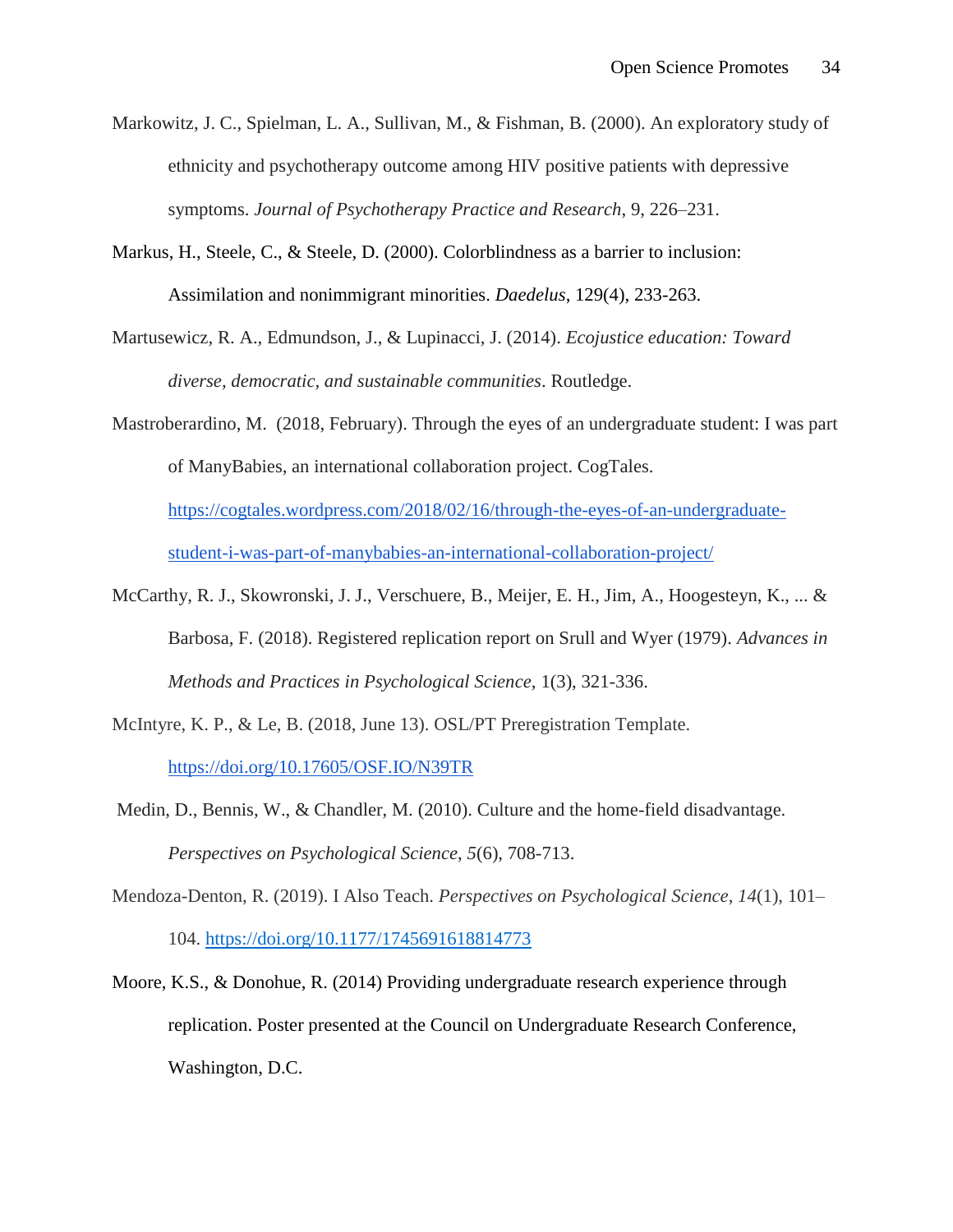Moshontz, H., Campbell, L., Ebersole, C. R., IJzerman, H., Urry, H. L., Forscher, P. S., Grahe, J. E., ... & Chartier, C. (2018). The Psychological Science Accelerator: Advancing psychology through a distributed collaborative network. *Advances in Methods and Practices in Psychological Science*, 2515245918797607.

- Munafò, M. R., Nosek, B. A., Bishop, D. V., Button, K. S., Chambers, C. D., Du Sert, N. P., ... & Ioannidis, J. P. (2017). A manifesto for reproducible science. *Nature Human Behaviour*, *1*(1), 0021.
- McFarland, J., Hussar, B., Wang, X., Zhang, J., Wang, K., Rathbun, A., Barmer, A., Forrest Cataldi, E., and Bullock Mann, F. (2018). The Condition of Education 2018 (NCES 2018-144). U.S. Department of Education. Washington, DC: National Center for Education Statistics. Retrieved [date] from

https://nces.ed.gov/pubsearch/pubsinfo.asp?pubid=2018144.

- National Association of Colleges and Employers. (2012). *Job Outlook 2013 Survey*. Washington, D.C.: National Association of Colleges and Employers.
- Nelson, A. A., Grahe, J. E., & Ramseyer, F. (2016). Interacting in flow: An analysis of rapportbased coordination as optimal experience. *Sage Open[,](http://journals.sagepub.com/doi/abs/10.1177/2158244016684173)*

*<http://journals.sagepub.com/doi/abs/10.1177/2158244016684173>*

- Nelson, A. A., Grahe, J. E., Ramseyer, F., & Serier, K. (2014). Psychological data from an exploration of the rapport / synchrony interplay using motion energy analysis. *Journal of Open Psychology Data. 2(1), e5. DOI:<http://doi.org/10.5334/jopd.ae>*
- Nisbett, R. E., & Miyamoto, Y. (2005). The influence of culture: Holistic versus analytic perception. *Trends in Cognitive Science, 9*, 467–473. doi:10.1016/j.tics.2005.08.004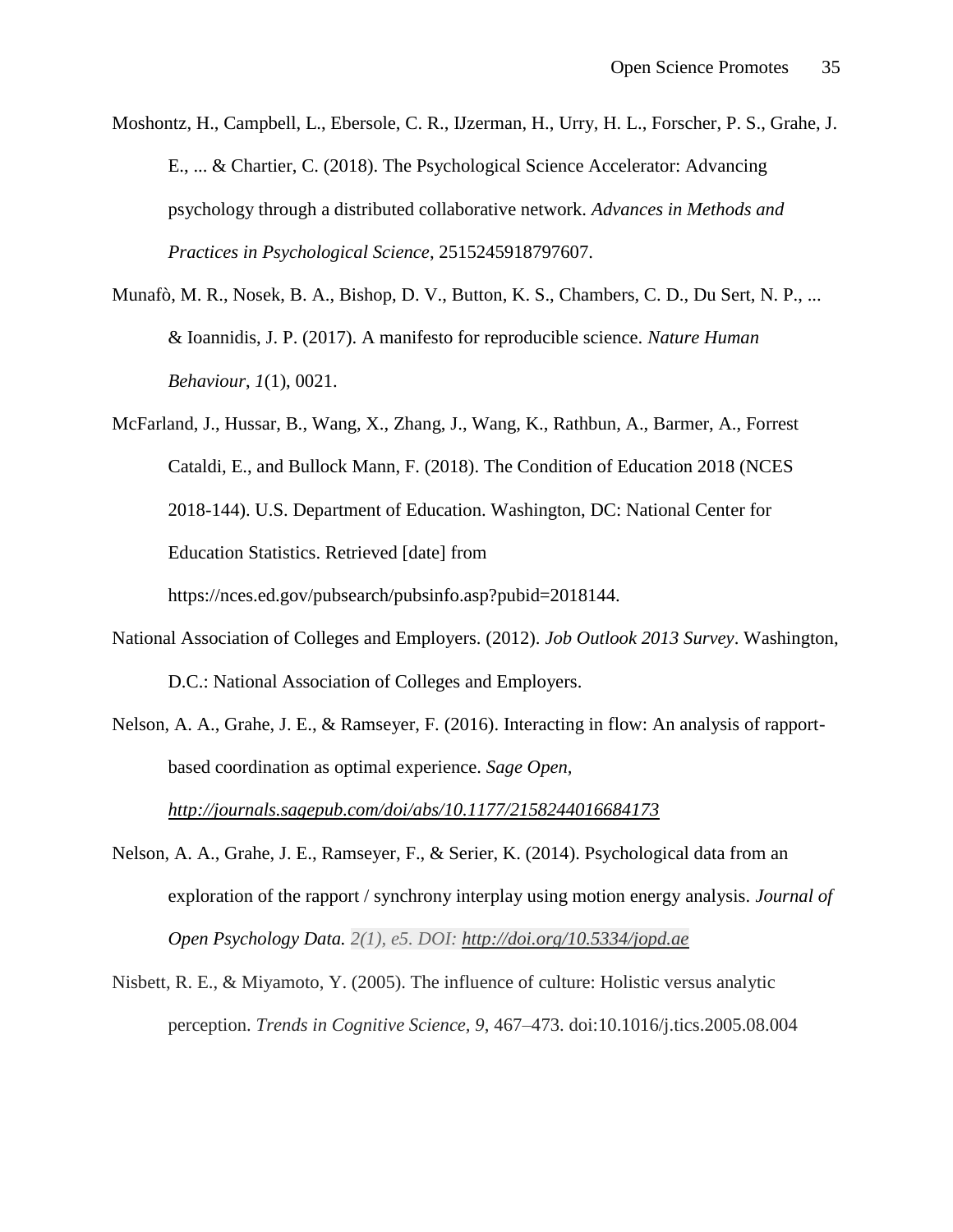- Norenzayan, A., & Heine, S. J. (2005). Psychological universals: what are they and how can we know. *Psychological Bulletin*, 131(5), 763-784. doi:10.1037/0033-2909.131.5.763
- Nosek, B. A., Alter, G., Banks, G. C., Borsboom, D., Bowman, S. D., Breckler, S. J., ... & Contestabile, M. (2015). Promoting an open research culture. *Science*, 348(6242), 1422- 1425.
- Nosek, B. A., & Bar-Anan, Y. (2012). Scientific utopia: I. Opening scientific communication. *Psychological Inquiry, 23*(3), 217-243. <http://dx.doi.org/10.1080/1047840X.2012.692215>
- Nosek, B.A., Spies, J.R., & Motyl, M. (2012). Scientific Utopia: II. Restructuring incentives and practice to promote truth over publishability. *Perspectives on Psychological Science 7*(6), 615-631. doi: [https://doi.org/10.1177/1745691612459058](https://doi.org/10.1177%2F1745691612459058)
- Office of the Surgeon General (US, & Center for Mental Health Services (US. (2001). Mental health: Culture, race, and ethnicity: A supplement to mental health: A report of the surgeon general.
- Open Science Collaboration. (2015). Estimating the reproducibility of psychological science. *Science*, *349*(6251), aac4716.
- Organista, K. C., Mun˜oz, R. F., & Gonza´lez, G. (1994). Cognitive– behavioral therapy for depression in low-income and minority medical outpatients: Description of a program and exploratory analyses. *Cognitive Therapy and Research, 18*, 241–259.
- Page, S. (2007). *The difference: How the power of diversity creates better groups, firms, schools, and societies*. Princeton, NJ: Princeton University Press.
- Perry, N. W., Huss, M. T., McAuliff, B. D., & Galas, J. M. (1996). An active-learning approach to teaching the undergraduate psychology and law course. *Teaching of Psychology*, *23*(2), 76-81.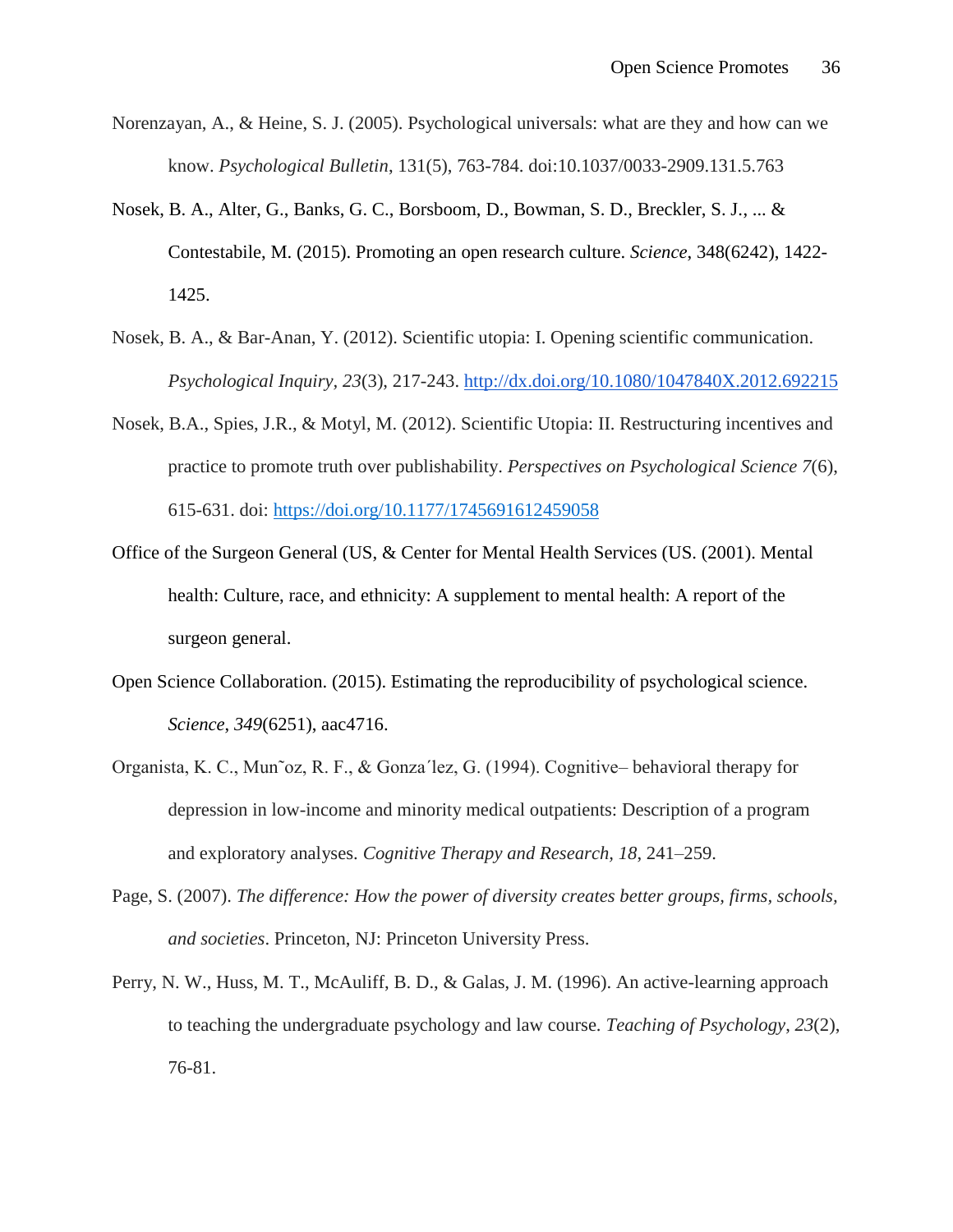- Pratto, F., & Stewart, A. L. (2012). Group dominance and the half-blindness of privilege. *Journal of Social Issues*, *68*(1), 28-45.
- Pautasso, M. (2010). Worsening file-drawer problem in the abstracts of natural, medical, and social science databases. *Scientometrics, 85*(1), 193-202. doi: [https://10.1007/s11192-](https://10.0.3.239/s11192-010-0233-5) [010-0233-5](https://10.0.3.239/s11192-010-0233-5)
- Rawls, J. (1971). *A theory of justice*. Cambridge, MA: Harvard University Press.
- Reifman, A., & Grahe, J. E. (2016). Introduction to the special issue of emerging adulthood. *Emerging Adulthood, 4*, 135-141. doi:10.1177/2167696815588022.
- Rodenbusch, S. E., Hernandez, P. R., Simmons, S. L., & Dolan, E. L. (2016). Early engagement in course-based research increases graduation rates and completion of science, engineering, and mathematics degrees. *CBE—Life Sciences Education*, *15*(2), ar20.
- Rosenthal, R. (1979). The file drawer problem and tolerance for null results. *Psychological Bulletin*, *86*(3), 638.
- Rosser, S. V. (2004). *The science glass ceiling: Academic women scientist and the struggle to succeed*. Routledge.
- Rowhani-Farid, A., Allen, M., & Barnett, A. G. (2017). What incentives increase data sharing in health and medical research? A systematic review. *Research Integrity and Peer Review*, *2*(1), 4.
- Russell, S. H., Hancock, M. P., & McCullough, J. (2007). Benefits of undergraduate research experiences. *Science*, *316*(5824), 548–549. http://dx.doi.org/10.1126/science.1140384
- The School Spirit Study Group. (2004). Measuring school spirit: A national teaching exercise. *Teaching of Psychology, 31,* 18-21.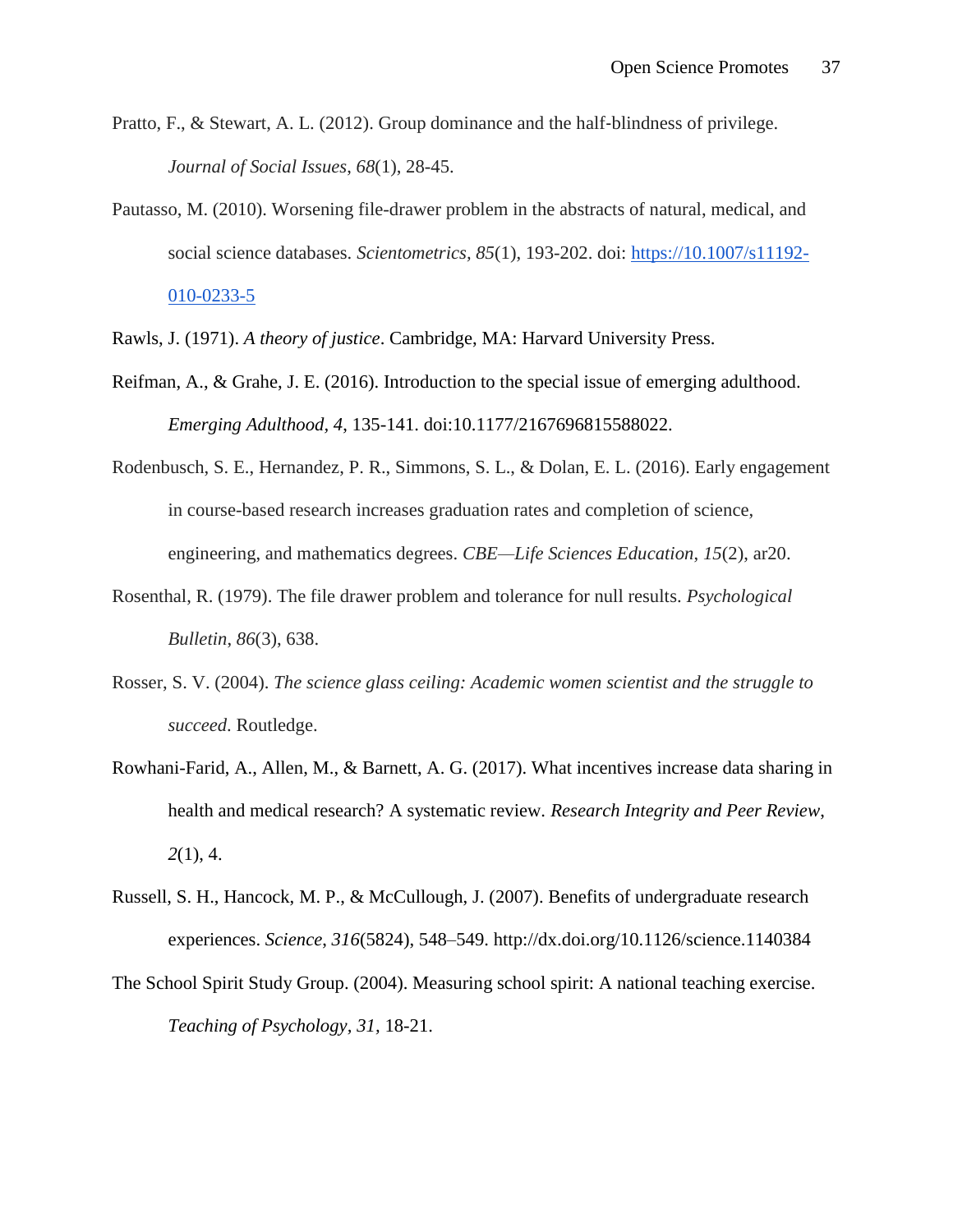Scarborough, E. & Furumoto, L. (1987). *Untold lives: The first generation of American women psychologists*. New York, NY: Columbia University Press.

Schiebinger, L. (1997). Creating Sustainable Science. *Osiris*, *12*, 201-216. doi:10.2307/301906 Schmidt, S. (2009). Shall we really do it again? The powerful concept of replication is neglected in the social sciences. *Review of General Psychology*, *13*(2), 90.

Schweinsberg, N., Madan, N., Vianello, M., Sommer, S., A., Jordan, J., Tierney, W., Awtrey, E., …, Uhlmann, E. L. (2016). The pipeline project: Pre-publication independent replications of a single laboratory's research pipeline. *Journal of Experimental Social Psychology, 66*, 55-67.

Schweinsberg, M. (2019, February 3). Email Communication.

- Seghezzo, L. (2009). The five dimensions of sustainability. *Environmental Politics*, *18*(4), 539- 556. doi:10.1080/09644010903063669
- Sears, D. O. (1986). College sophomores in the laboratory: Influences of a narrow data base on social psychology's view of human nature. *Journal of Personality and Social Psychology, 51*(3): 515– 530. doi: 10.1037/0033-3514.51.3.515
- Sharobeam, M. H., & Howard, K. (2002). Teaching demands versus research productivity. *Journal of College Science Teaching*, *31*(7), 436.
- Simons, D. J. (2014). The value of direct replication. *Perspectives on Psychological Science*, *9*(1), 76-80.
- Simons, D. J., Holcombe, A. O., & Spellman, B. A. (2014). An introduction to registered replication reports at perspectives on psychological science. *Perspectives on Psychological Science*, *9*(5), 552-555.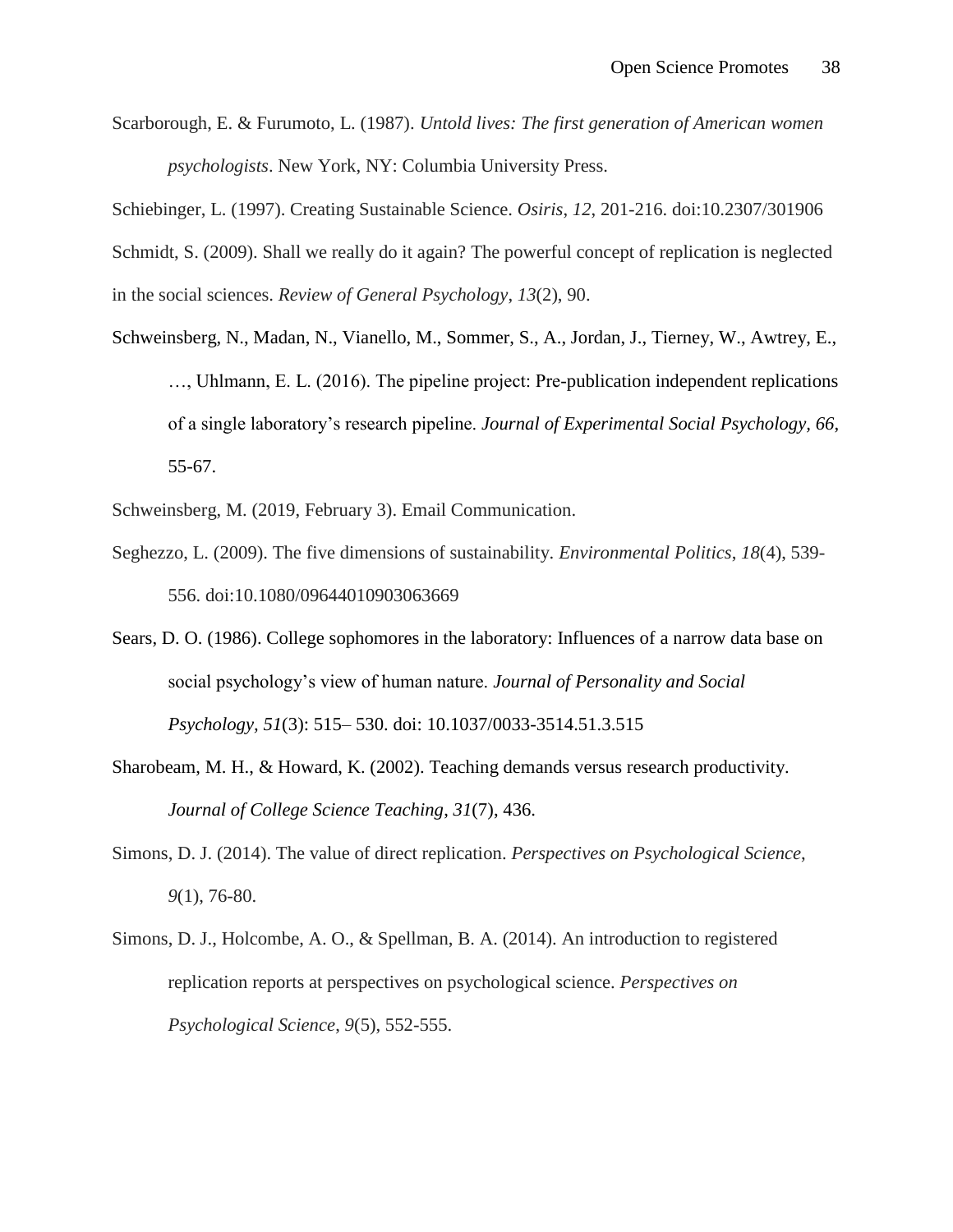- Simmons, J. P., Nelson, L. D., & Simonsohn, U. (2011). False-positive psychology: Undisclosed flexibility in data collection and analysis allows presenting anything as significant. *Psychological Science*, *22*(11), 1359-1366.
- Simonsohn, U. (2015). Small telescopes: Detectability and the evaluation of replication results. *Psychological Science, 26*(5), 559-569. doi:10.1177/0956797614567341
- Stephens, R. P., Jones, K. W., & Barrow, M. V. (2011). The book project: Engaging history majors in undergraduate research. *The History Teacher*, *45*(1), 65-80.
- Soderberg, C. K. (2018). Using OSF to share data: A step-by-step guide. *Advances in Methods and Practices in Psychological Science*, *1*(1), 115-120.
- Speldewinde, P. C., Cook, A., Davies, P., & Weinstein, P. (2009). A relationship between environmental degradation and mental health in rural Western Australia. *Health & Place*, *15*(3), 880-887
- Spellman, B. A. (2012). Introduction to the special section: Data, data, everywhere... especially in my file drawer. *Perspectives on Psychological Science*, *7*(1), 58.
- Spellman, B., Gilbert, E. A., & Corker, K. S. (2017, April 18). Open Science: What, Why, and How. https://doi.org/10.31234/osf.io/ak6jr
- Stahl, G. K., Maznevski, M. L., Voigt, A., & Jonsen, K. (2010). Unraveling the effects of cultural diversity in teams: A meta-analysis of research on multicultural work groups. *Journal of International Business Studies*, *41*(4), 690-709. doi:10.1057/jibs.2009.85
- Stolp, M. (2017). Who are we studying?: Reliance on WEIRD and/or student subjects in crosscultural, social/personality and evolutionary psychology (Master's thesis).
- Sue, S. (1999). Science, ethnicity, and bias: Where have we gone wrong?. *American Psychologist*, *54*(12), 1070.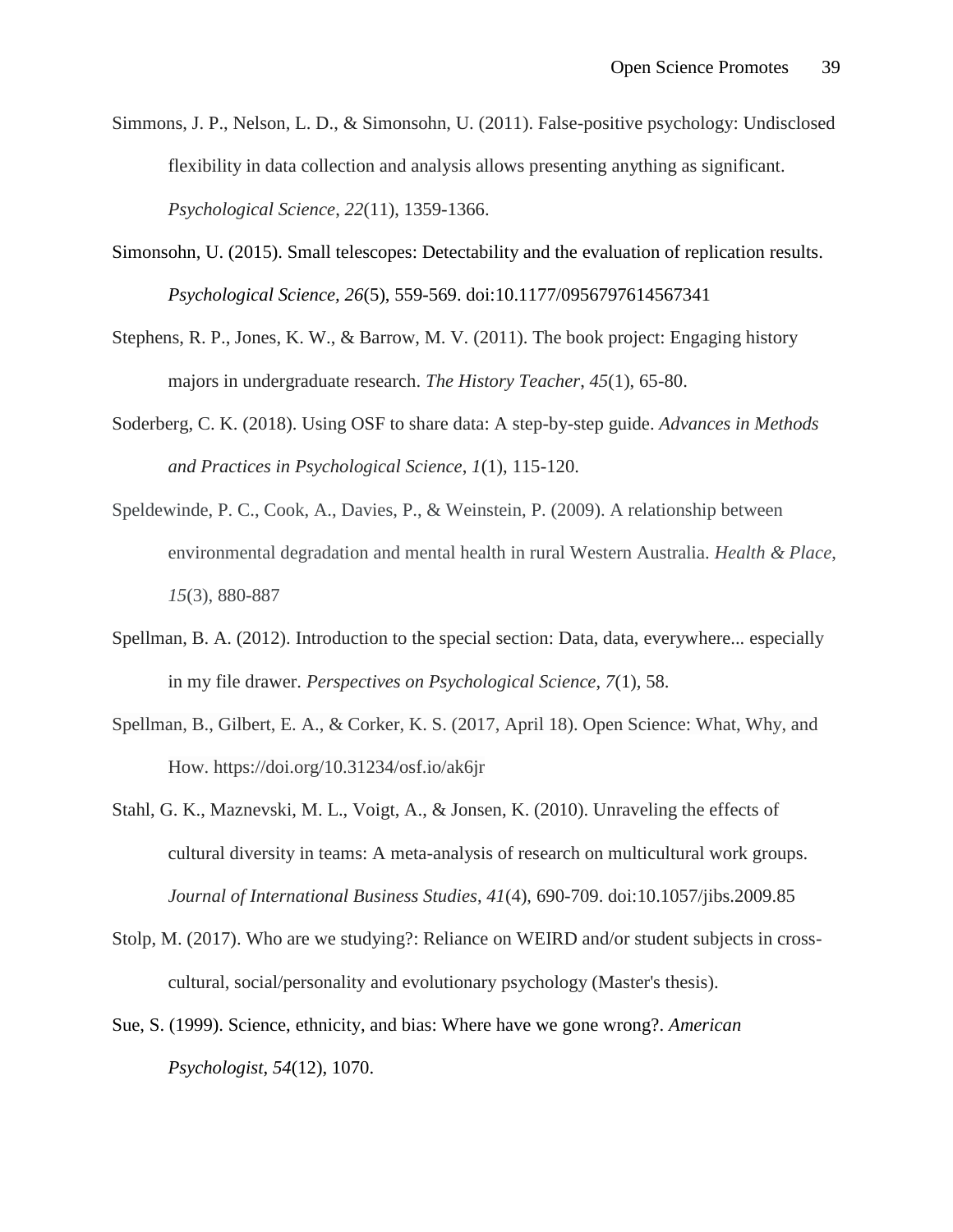- Swim, J. K., & Bloodhart, B. (2018). The intergroup foundations of climate change justice. *Group Processes & Intergroup Relations*, *21*(3), 472-496.
- Taraban, R., & Logue, E. (2012). Academic factors that affect undergraduate research experiences. *Journal of educational psychology*, *104*(2), 499.
- Thibaut, J., & Walker, L. (1978). A theory of procedure. *California Law Review*, *66*, 541-566. Retrieve[d](http://scholarship.law.berkeley.edu/cgi/viewcontent.cgi?article=2369&context=californialawreview) [http://scholarship.law.berkeley.edu/cgi/viewcontent.cgi?article=2369&context=california](http://scholarship.law.berkeley.edu/cgi/viewcontent.cgi?article=2369&context=californialawreview) [lawreview](http://scholarship.law.berkeley.edu/cgi/viewcontent.cgi?article=2369&context=californialawreview)
- [Tsui, L. \(1999\). Courses and instruction affecting critical thinking.](http://scholarship.law.berkeley.edu/cgi/viewcontent.cgi?article=2369&context=californialawreview) *[Research in Higher](http://scholarship.law.berkeley.edu/cgi/viewcontent.cgi?article=2369&context=californialawreview)  [Education](http://scholarship.law.berkeley.edu/cgi/viewcontent.cgi?article=2369&context=californialawreview)*[,](http://scholarship.law.berkeley.edu/cgi/viewcontent.cgi?article=2369&context=californialawreview) *[40](http://scholarship.law.berkeley.edu/cgi/viewcontent.cgi?article=2369&context=californialawreview)*[\(2\), 185-200.](http://scholarship.law.berkeley.edu/cgi/viewcontent.cgi?article=2369&context=californialawreview)
- Uhlmann, E.L. (2019, February 3). Email Communication.
- Vazire, S. (2017, April 18). Against eminence. Retrieved from<https://osf.io/n37g9>
- Wagge, J. R., Baciu, C., Banas, K., Nadler, J. T., Schwarz, S., Weisberg, Y., et al. (2019a). A demonstration of the collaborative replication and education project: replication attempts of the red-romance effect. *Collab. Psychol. 5*:5. doi: 10.1525/collabra.177
- Wagge, J.R., Brandt, M.J., Lazarevic, L.B., Legate, N., Christopherson, C., Wiggins, B., & Grahe, J.E. (2019b). Publishing research with undergraduates via replication work: The Collaborative Replications and Education Project. *Frontiers of Psychology, 13*. DOI: <https://doi.org/10.3389/fpsyg.2019.00247>
- Wagenmakers, E. J., Beek, T., Dijkhoff, L., Gronau, Q. F., Acosta, A., Adams Jr, R. B., ... & Bulnes, L. C. (2016). Registered Replication Report: Strack, Martin, & Stepper (1988). *Perspectives on Psychological Science*, *11*(6), 917-928.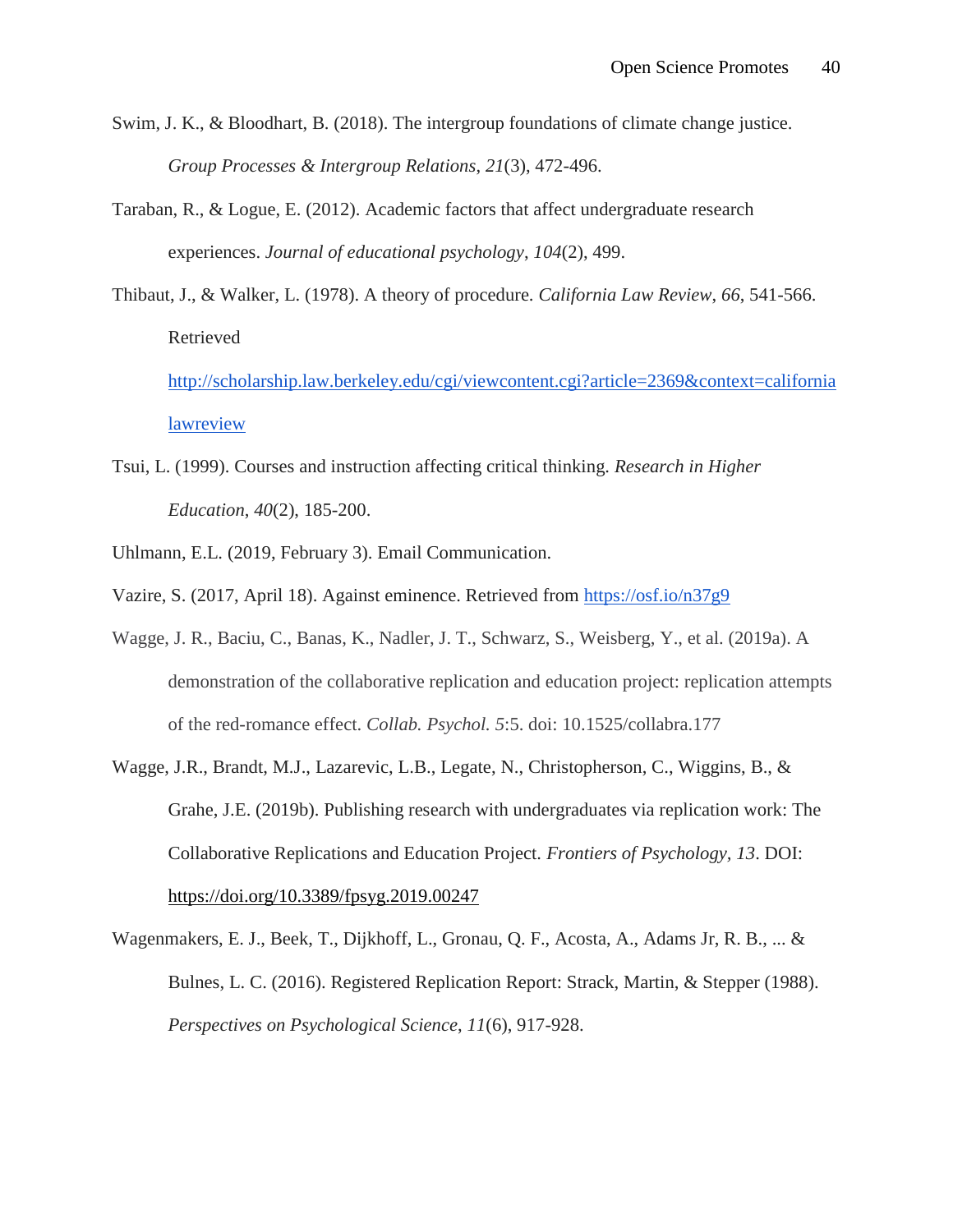- Wang, P. S., Angermeyer, M., Borges, G., Bruffaerts, R., Chiu, W. T., De Girolamo, G., ... & Kessler, R. C. (2007). Delay and failure in treatment seeking after first onset of mental disorders in the World Health Organization's World Mental Health Survey Initiative. *World Psychiatry*, *6*(3), 177.
- Ward, D., Griswold, K., Johnson, K., & Grahe, J. E., (2017). Beyond pathways and agency: Validating a four-factor theory of hope. *American Journal of Family Therapy, http://www.tandfonline.com/doi/full/10.1080/01926187.2016.1277803*
- Wells, K., Klap, R., Koike, A., & Sherbourne, C. (2001). Ethnic disparities in unmet need for alcoholism, drug abuse, and mental health care. *American Journal of Psychiatry*, *158*(12), 2027-2032.
- West J. D., Jacquet, J., King, M. M., Correll, S. J., & Bergstrom C. T. (2013). The role of gender in scholarly authorship. *PLOS ONE*, *8,*1–6.<https://doi.org/10.1371/journal.pone.0066212>
- Wicherts, J. M., & Bakker, M. (2014). Broken windows, mediocre methods, and substandard statistics. *Group Processes & Intergroup Relations, 17*(3), 388-403. doi:10.1177/1368430213502557
- Withers, G., & Detweiler-Bedell, J. (2010). Using transformative research to enrich science curricula and enhance experiential learning. In K. K. Karukstis  $\& N$ . H. Hensel (Eds.), *Transformative research at predominantly undergraduate institutions* (pp. 35–46). Washington, DC: Council on Undergraduate Research.
- Zwaan, R. A., Etz, A., Lucas, R. E., & Donnellan, M. B. (2018). Making replication mainstream. *Behavioral and Brain Sciences*, 41.